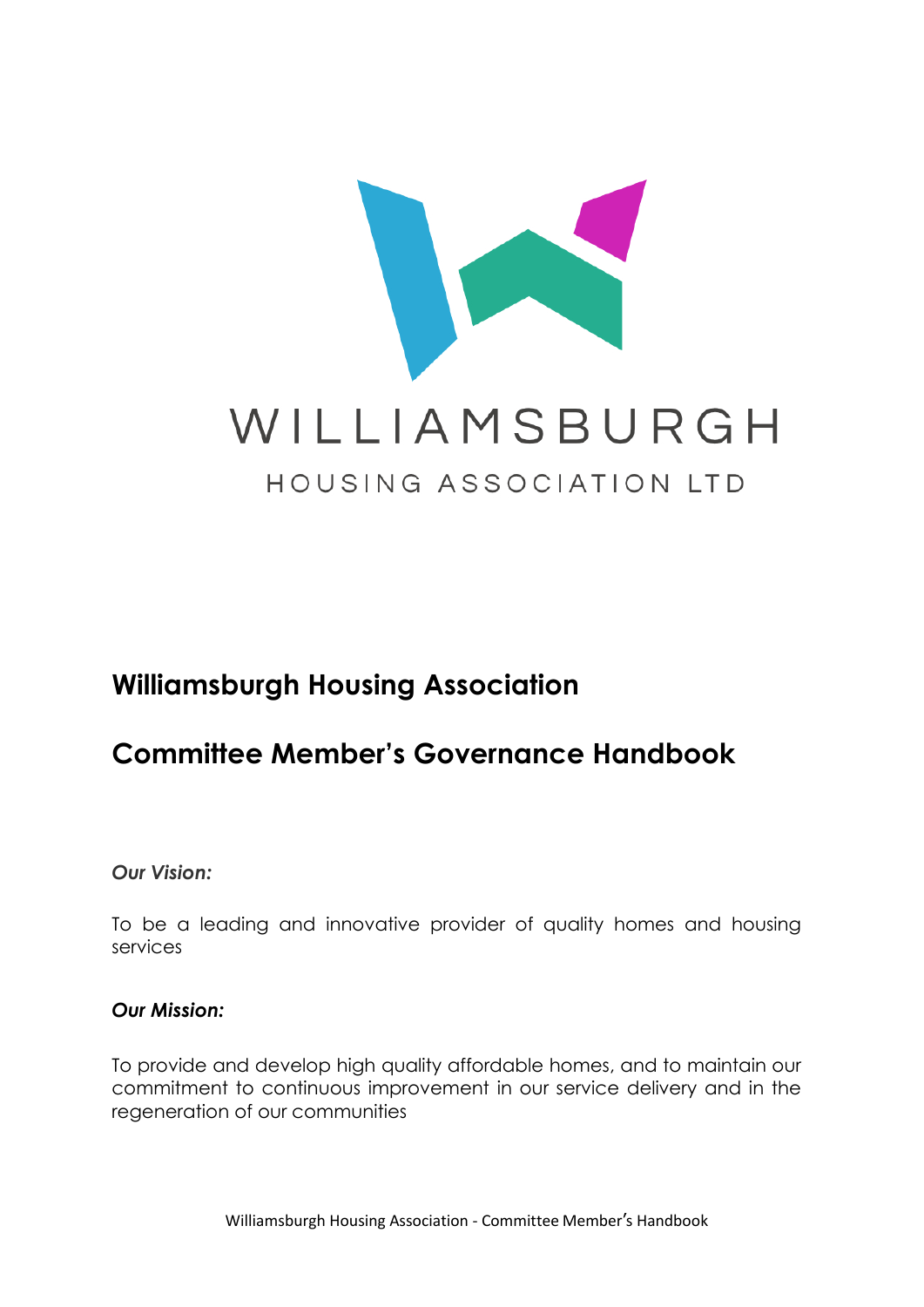## **Content**

- Part 1 Introduction
- Part 2 History, Partners and Stakeholders
- Part 3 Aims, Objectives and Values
- Part 4 Scottish Housing Regulator
- Part 5 Williamsburgh HA's Committee Governance
- Part 6 Role of Committee Member
- Part 7 Committee Member's Induction
- Part 8 Annual Declaration of Interest
- Part 9 Committee Member's Code of Conduct
- Part 10 Whistleblowing Policy
- Part 11 Committee Structure and Delegation
- Part 12 Committee Recruitment, Retention and Succession Planning
- Part 13 Committee Member's Annual Appraisal Procedure
- Part 14 Governing Committee Remit, Office Bearers and Key Policies
- Part 15 Senior Staff's Terms of Reference
- Part 16 Glossary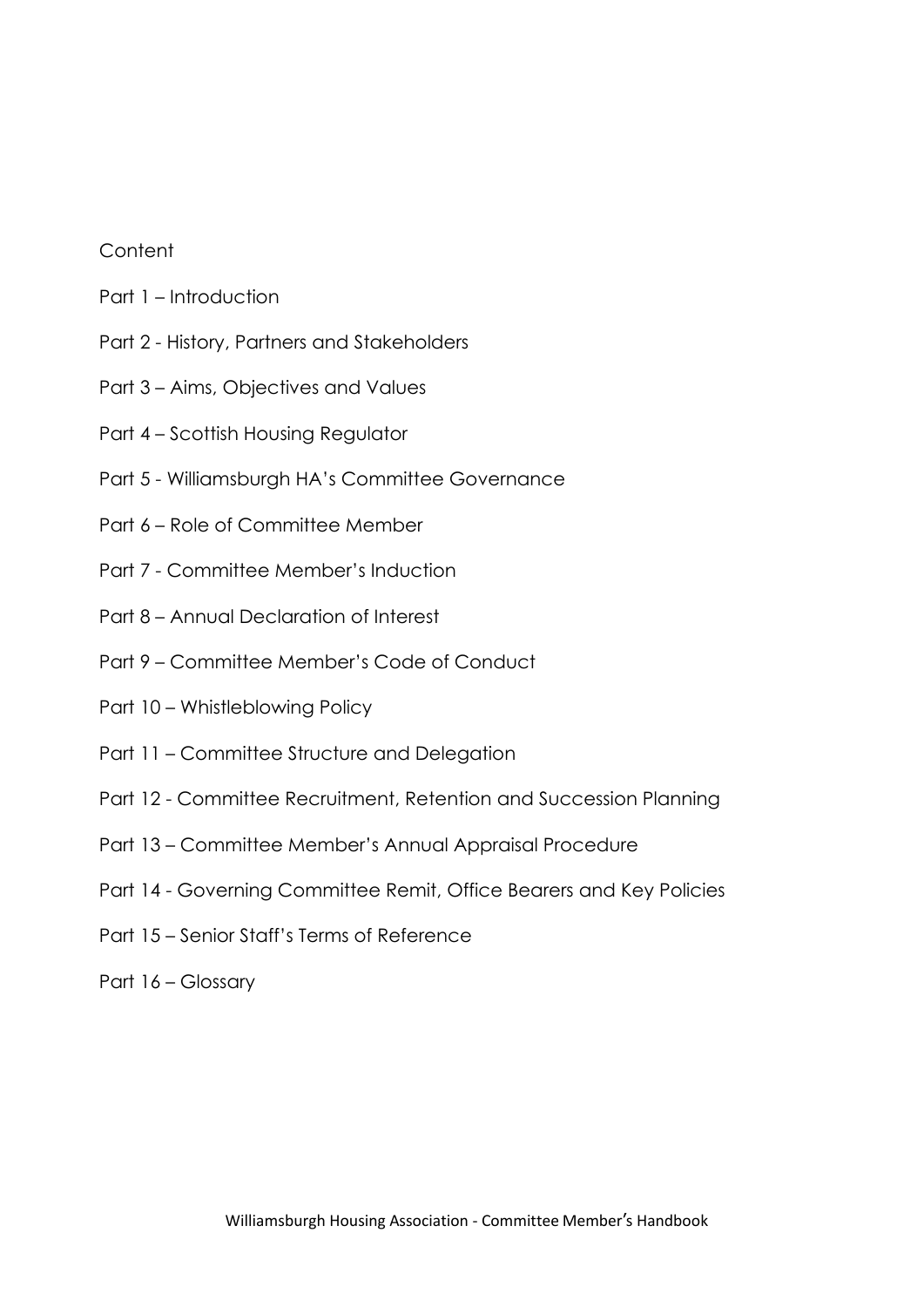# **PART 1 - INTRODUCTION**

We provide all new and existing members with a copy of a governance handbook summary which provides an overview of what we do. The purpose of this handbook is to provide a comprehensive insight into what is involved in being a Committee Member of Williamsburgh Housing Association.

The aim is that the handbook will be of value to new Committee Members, existing members who wish to refresh their knowledge and understanding, and anyone interested in potentially becoming a member.

The handbook provides information on the background and purpose of Williamsburgh HA, the induction process for new members, our training and review programme, the Committee member's code of conduct, roles and responsibilities and regulatory requirements.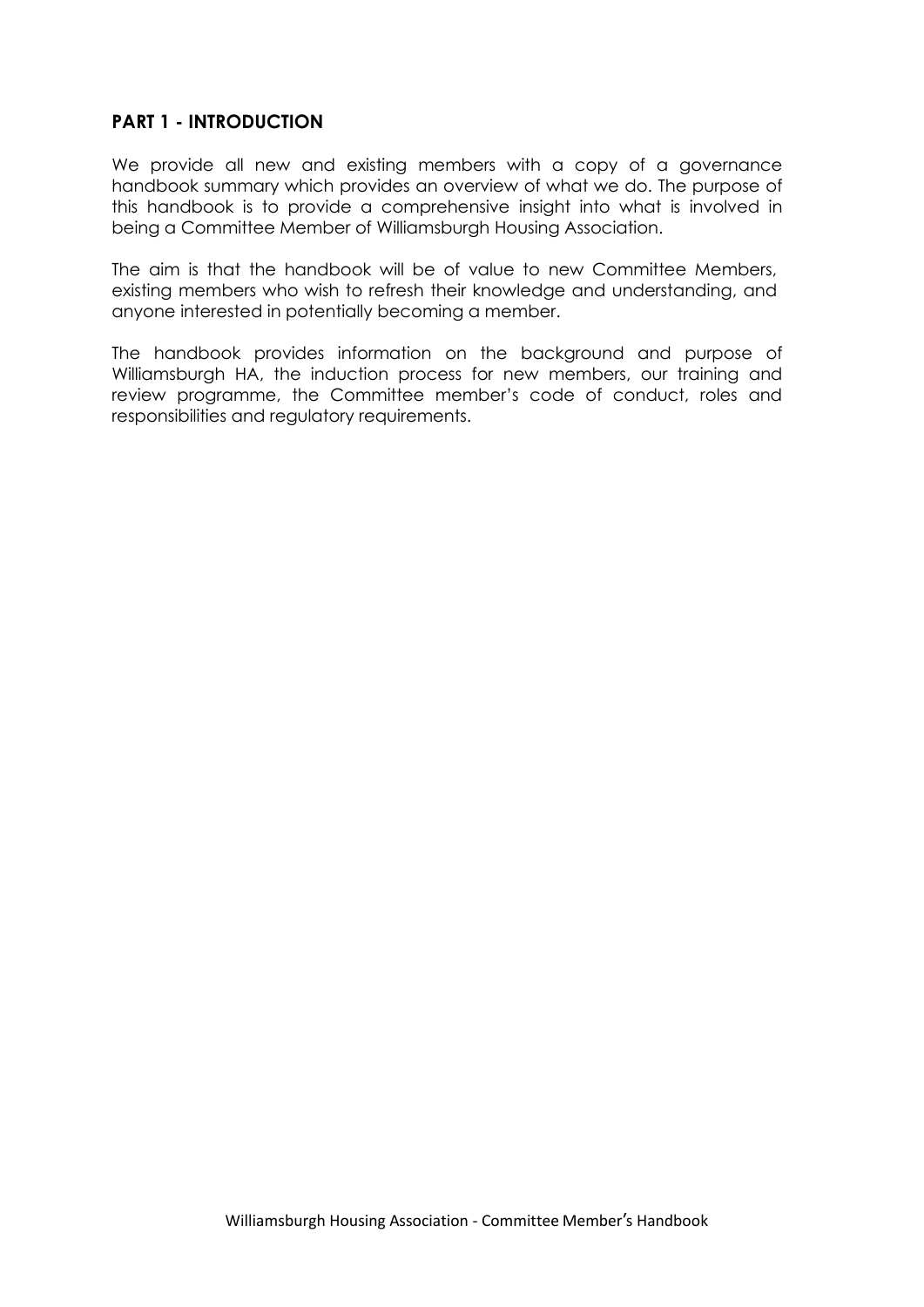# **PART 2 - HISTORY, PARTNERS, STAKEHOLDERS**

### **History of the Association**

Williamsburgh Housing Association is registered under the Co-operative and Community Benefit Societies Act 2014, is a Scottish Registered Charity (SC035350) and registered with the Financial Conduct Authority (FCA) (1991RS) and a Registered Social Landlord (RSL) with the Scottish Housing Regulator (HAL207) in accordance with the Housing (Scotland) Act 2001. Our services are provided for the benefit of our tenants and other customers.

Williamsburgh was founded in 1979 to regenerate the sub-standard tenement housing that existed in the east end of Paisley at that time. This was achieved through a programme of comprehensive tenemental improvement (CTI) work and was so successful that it was then expanded to improve other areas of Paisley.

In addition to our CTI work, Williamsburgh has also delivered a number of new build development projects which grew our stock numbers to their current level of 1,639. We also extended our areas of operation out-with Paisley, to include communities in Johnstone, Renfrew and more recently, Kilbarchan.

All of the 1,639 rented properties are unencumbered, meaning that there is the ability to raise private finance on these properties in the future to either add to or improve our properties. We currently have 1,305 tenemental and 3334 new build properties.

Mainly as a result of the CTI programme, we provide factoring services to another 569 properties within our tenements to ensure they are kept to a high standard of repair and to protect the historic public investment in the properties through both social housing and owner's improvement grants

Factoring services are currently carried out through our subsidiary company Williamsburgh Property Services Ltd (SC290681).

We have a strong history of driving regeneration forward within our communities and plan to invest further in this area as the social and economic benefits to be gained will enhance and assist the provision of our housing and maintenance services.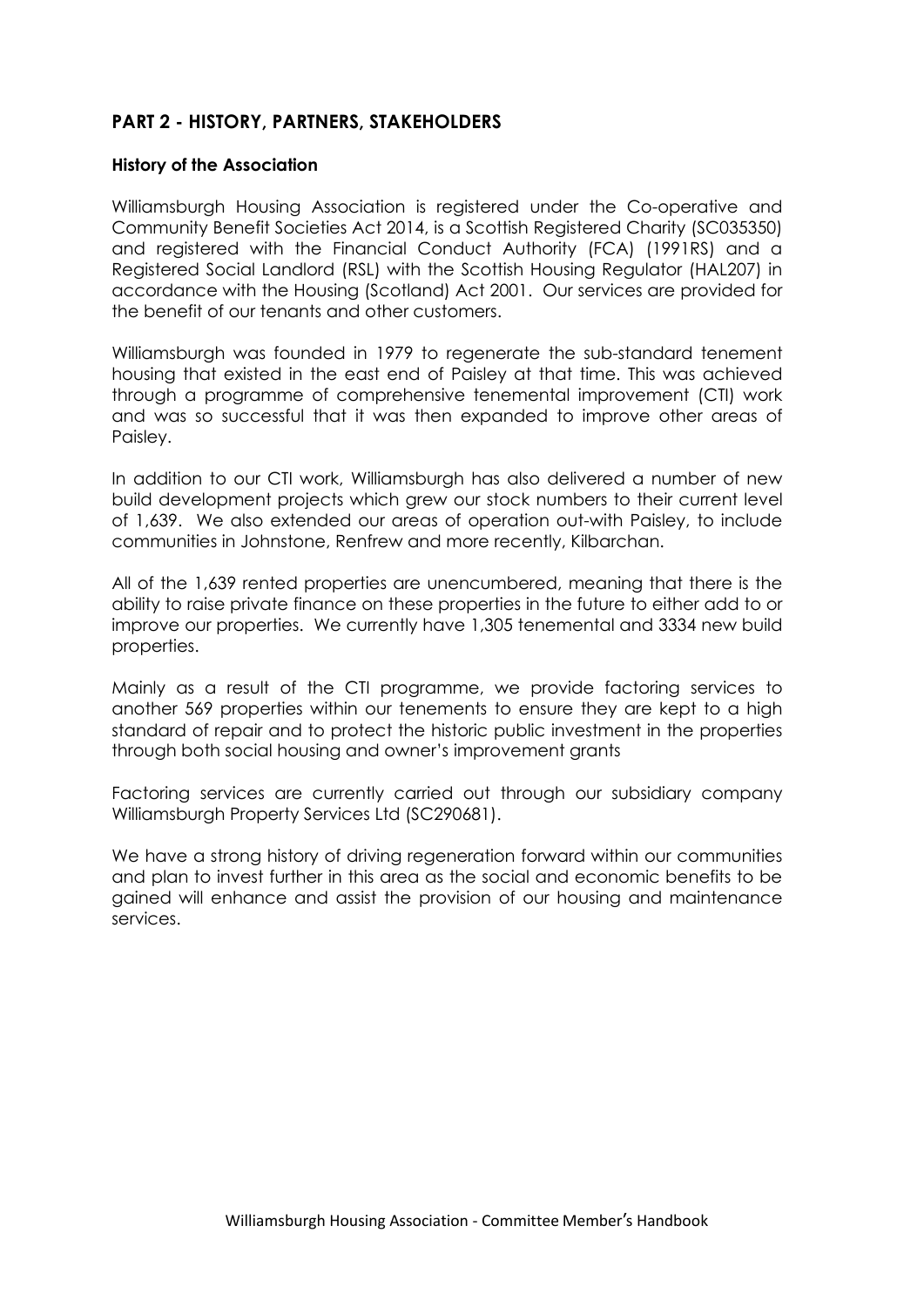Williamsburgh Housing Association is governed by the Management Committee, made-up of local residents and professional people and representation from Renfrewshire Council.

Committee Members are elected at the Annual General Meeting, normally held in September each year. More information is available on the Association's website at [www.williamsburghha.co.uk](http://www.williamsburghha.co.uk/)

Williamsburgh Property Services also has a separate, largely independent governing Committee and all work is overseen by the parent, Williamsburgh Housing Association.

General contact details are:

Ralston House Cyril Street Paisley PA1 1RW

Main Telephone 0141 887 8613

[admin@williamsburghha.co.uk](mailto:admin@williamsburghha.co.uk)

#### **Senior Staff members at date of publication are:**

| Chief Executive (left 5/11/21) |
|--------------------------------|
| <b>Housing Manager</b>         |
| Maintenance Manager            |
| Development Manager            |
| Finance & IT Manager           |
|                                |

#### **Williamsburgh Housing Association Committee members at date of publication are:**

| Susan James       | Chairperson                         |
|-------------------|-------------------------------------|
| Mags MacLaren     | Renfrewshire Council representative |
| Thomas Thomson    |                                     |
| Margaret Symons   |                                     |
| John Kerr         | Vice Chair                          |
| John Scott        |                                     |
| Yvonne Robbie     |                                     |
| Annie McLaughlin  |                                     |
| Alison Ballantine |                                     |
| Craig Green       |                                     |
| Elaine McDermott  |                                     |

#### **Williamsburgh Property Services board members at date of publication are:**

Elizabeth Scott Alan Lilley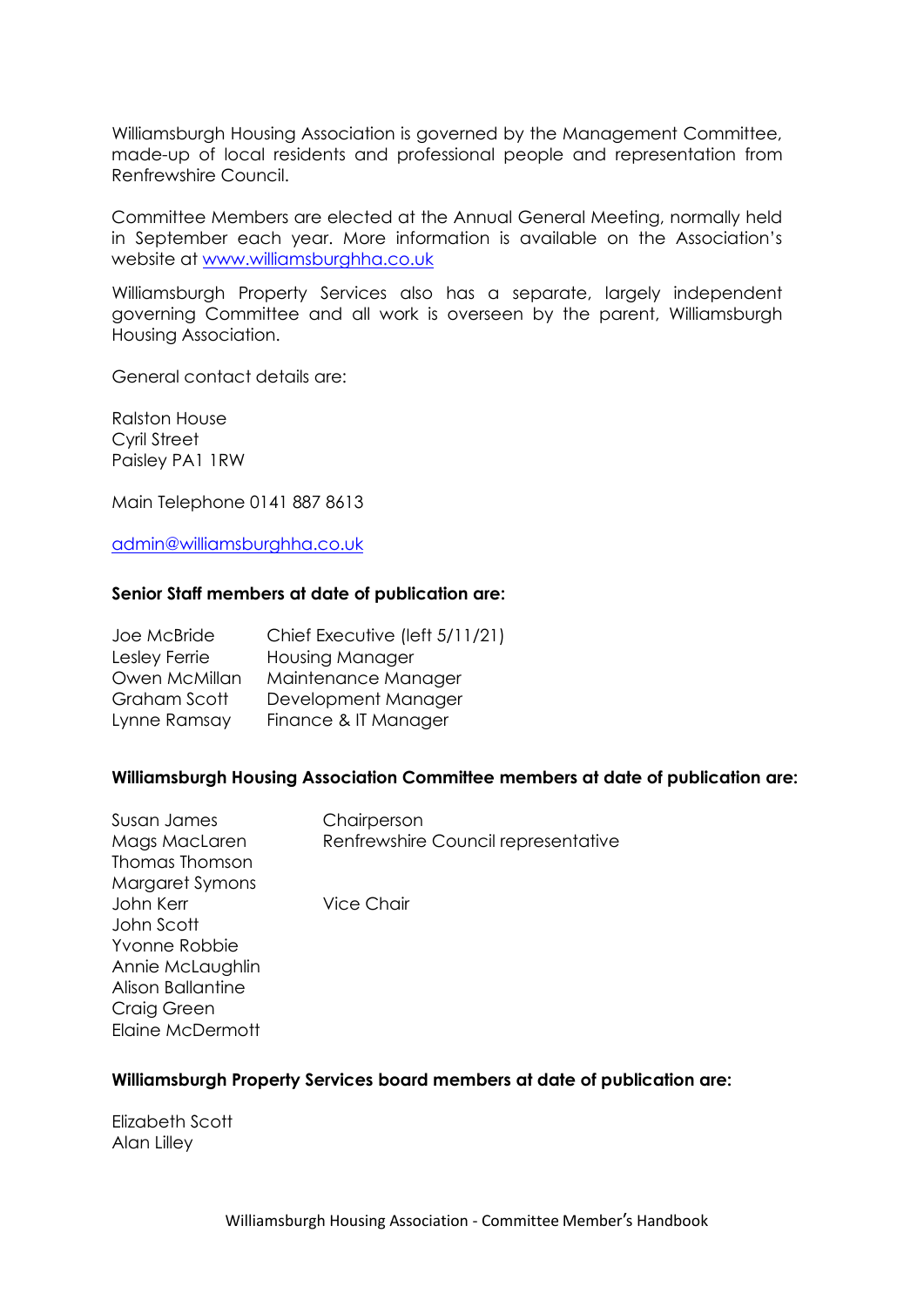## **Key Partners**

## **FLAIR**

Federation of Local Housing Associations in Renfrewshire and East Renfrewshire

- Williamsburgh HA
- Bridgewater HA based in Erskine,
- Ferguslie Park HA based in Ferguslie, Paisley
- Linstone HA based in Linwood, Paisley
- Paisley HA based in Paisley
- Barrhead HA based in Barrhead

#### **I-FLAIR**

As above but including two partners from Inverclyde

- Cloch HA based in Greenock
- Oak Tree HA –based in Greenock

#### **Renfrewshire Council**

Strategic partner responsible for working in partnership on a wide range of matters but for housing specifically this includes the local housing strategy (LHS), Housing Needs and Demand Assessment (HNDA), the strategic housing investment plan (SHIP), Local Development Plan.

#### **Key Stakeholders**

#### **Our customers**

Are our tenants and residents together with our factored owners.

#### **Scottish Housing Regulator**

SHR is responsible for the regulation all registered social landlords in Scotland. They protect the interests of tenants, as well as people who face homelessness or who have bought their house from a council or housing association. SHR register and regulate independent social landlords and also inspect the housing and homeless services provided by local authorities. They carry out their functions using inspection, public reporting, information and analysis, financial scrutiny and, where appropriate, direct intervention, to protect the interests of current and future tenants, and other service users. They also drive improvements in landlords' efficiency and performance, and help to ensure that registered social landlords continue to attract private finance at competitive rates to build and improve affordable homes.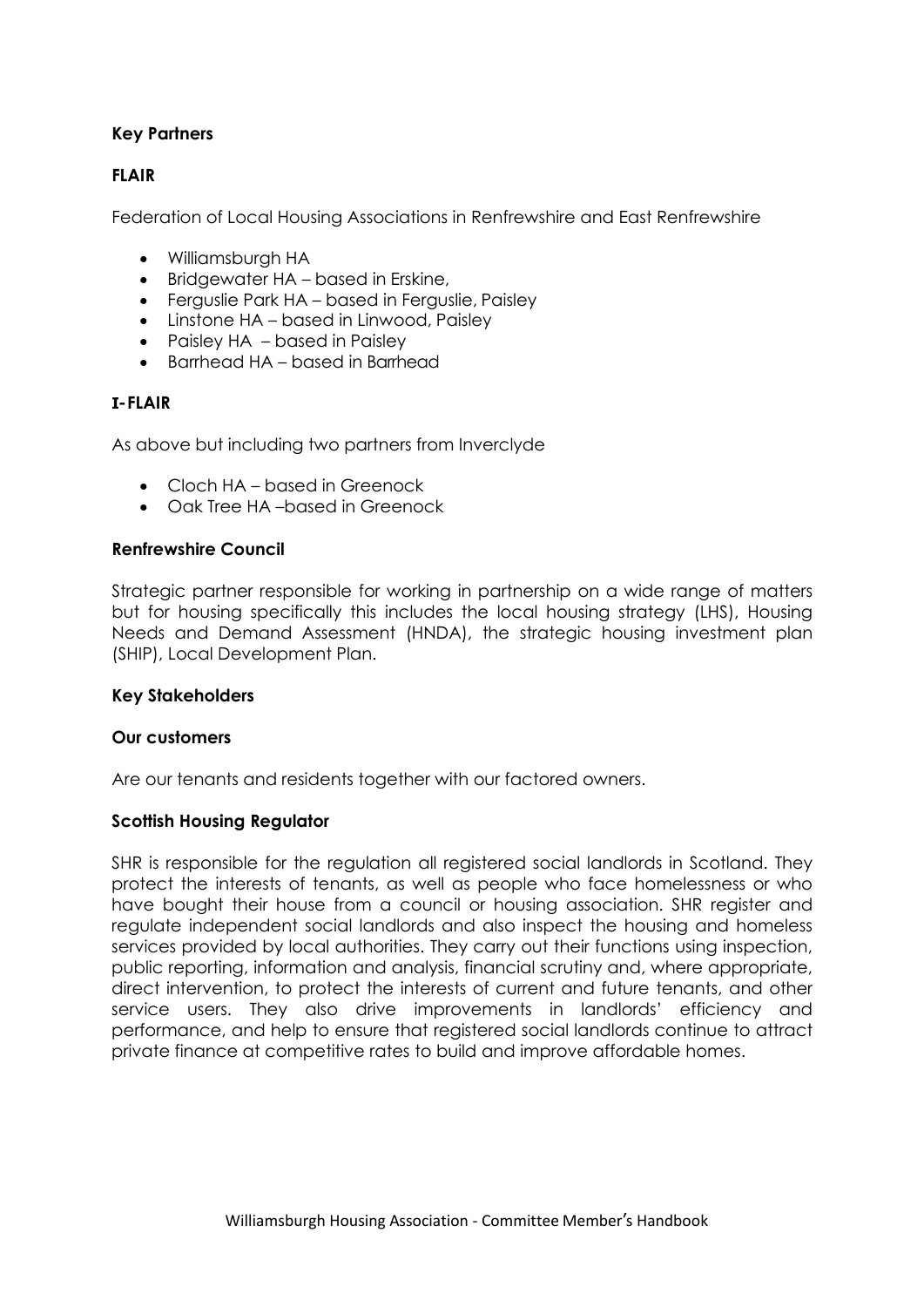## **SFHA**

Scottish Federation of Housing Associations – is the national representative body for Scotland's housing associations and co-operatives. The SFHA exists to support the work of housing associations and co-operatives through positive influence on Government policy and promotion of the work of our members.

### **GWSF**

Glasgow and West of Scotland Forum of Housing Associations (GWSF) is the leading membership body for community-controlled housing associations and co-operatives in west central Scotland. Its purpose is to represent and campaign on behalf of these organisations promoting the community controlled model, facilitating support and best practice, and partnership working.

## **Chartered institute of Housing (CIH)**

CIH is the housing professional body for people working in housing across the UK. Its main purpose is stated as follows: Our purpose is simple - we want to transform lives by giving everyone working in housing the advice, tools and knowledge they need to be brilliant, and we want everyone to have a decent, affordable home in a thriving, safe community.

## **Employers in Voluntary Housing (EVH)**

The Association's employer's body, EVH provides support to the Governing Committees in the specific role as "employer". Services are tailored to the individual needs of members, whatever the size or location. These services personnel issues, training and recruitment and also health and safety.

#### **SHARE**

SHARE is a long standing housing association training agency. While we are not members, we can access this resource for staff and Committee member straining.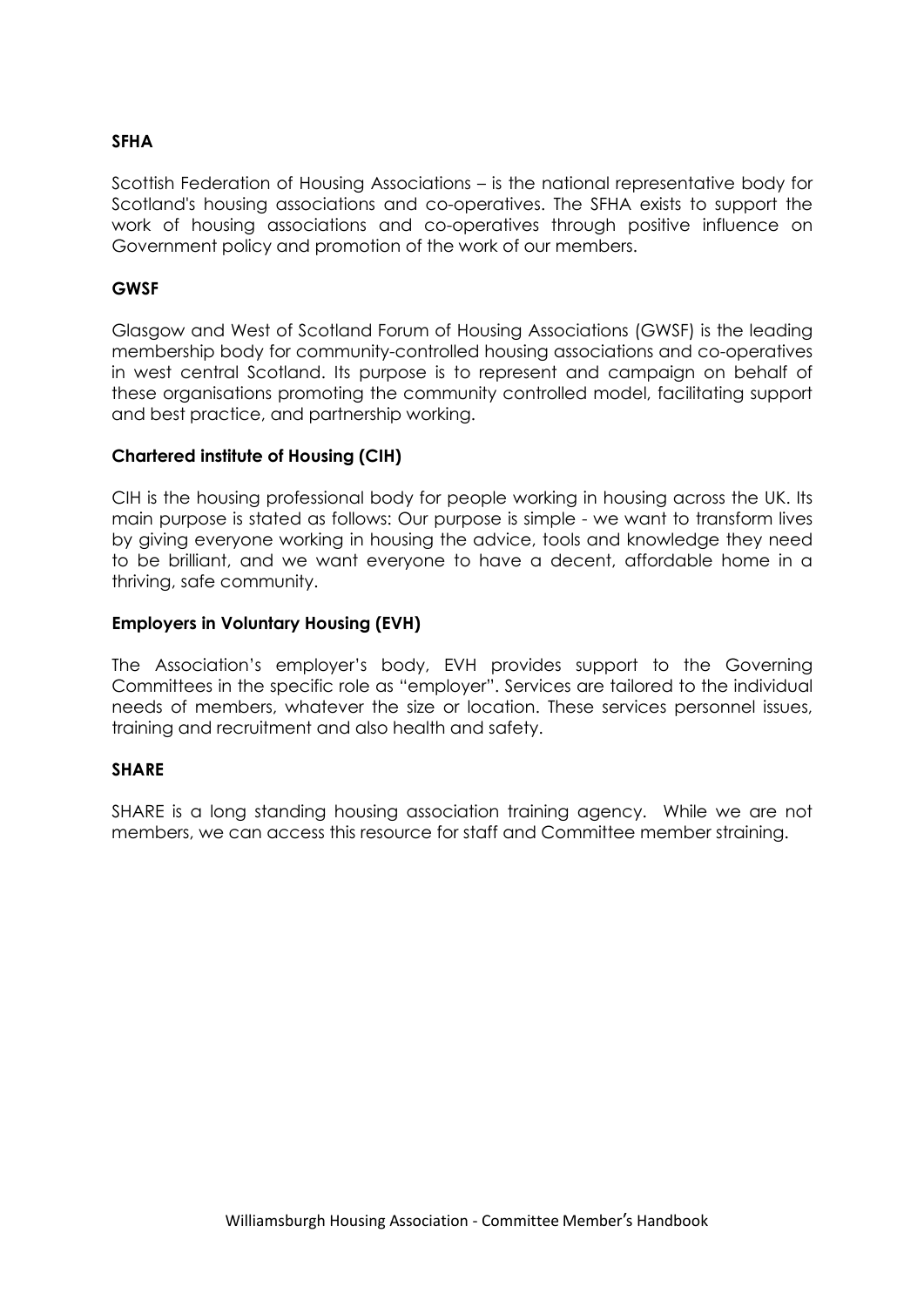# **PART 3 AIMS, OBJECTIVES & VALUES**

## **Key Organisational aims are summarised as follows:**

At our Strategic Business Away Days, the Management Committee and staff team reviewed our **Strategic Objectives** and formulated Six key Strategic Objectives for Williamsburgh Housing Association.

- Deliver our Development and Planned Maintenance programmes
- Implement a new corporate image
- Implement a new corporate governance structure
- Implement and deliver a new community regeneration framework
- Review and overhaul of all policies
- Digitalisation of our services

## **Our organisational core values**

The following core values are important to us and to the delivery of services to our customers. We believe they represent the values of our organisation and are used to attract like-minded people through recruitment of new staff

#### **Excellence**

We will publicise information on how we are performing, welcoming challenge and feedback to continuously improve the effectiveness and relevance of the service we provide.

#### **Accountability**

Our Committee, in partnership with our senior management team will provide strong strategic leadership and oversight, ensuring tenant and other service user interests are protected and at the forefront of all that we do.

#### **Integrity**

We are fair, honest, just and transparent, and our behaviour is consistent with our values.

#### **Equity**

We see housing as a basic human right and will strive to ensure everyone has access to affordable housing.

#### **Resilience**

We will maintain our core purpose and integrity in the face of dramatically changing circumstances.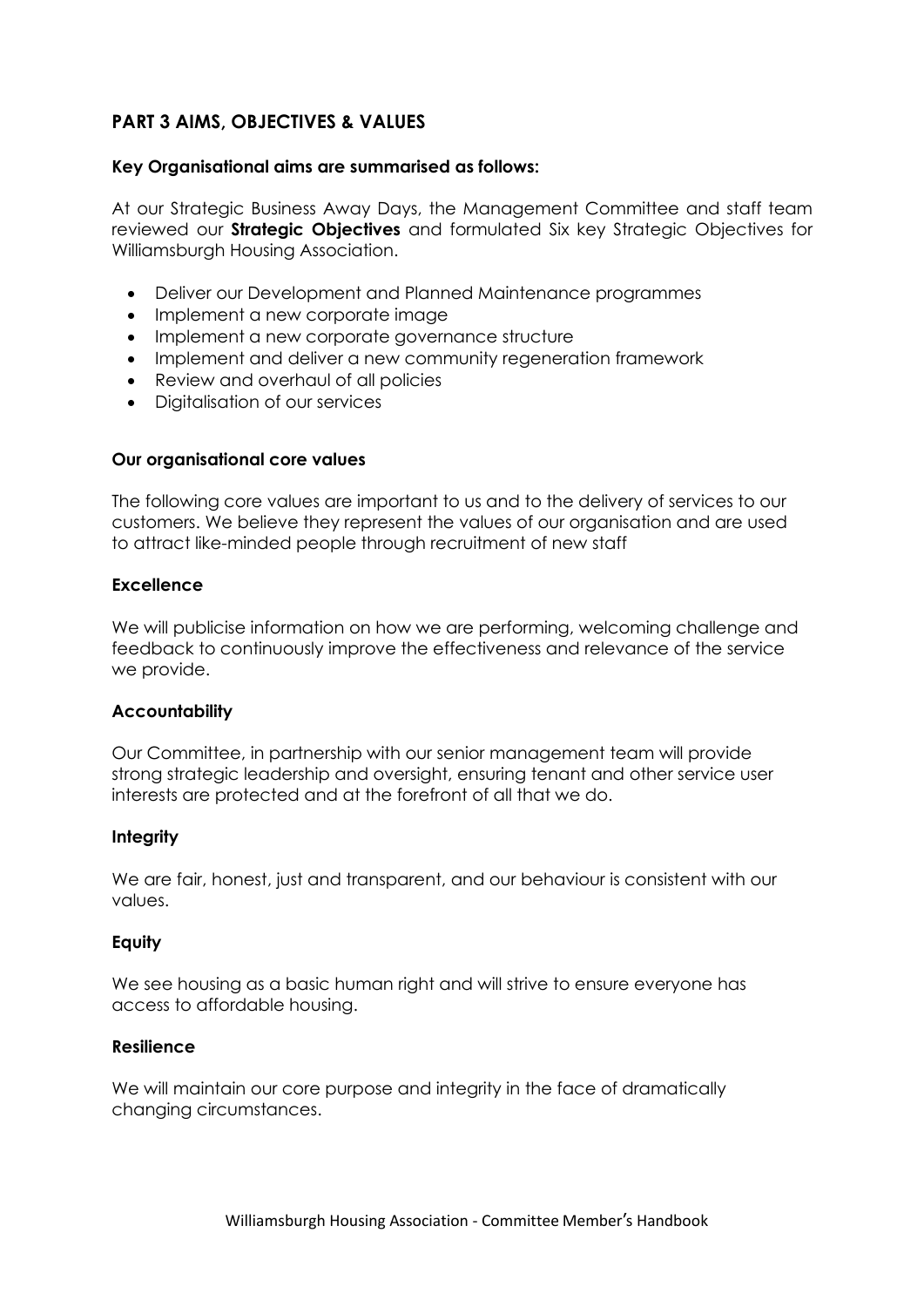Committee members will be provided with a full copy of our Business Plan and supporting appendices each year.

## **Our Vision statement**

To be a leading and innovative provider of quality homes and housing services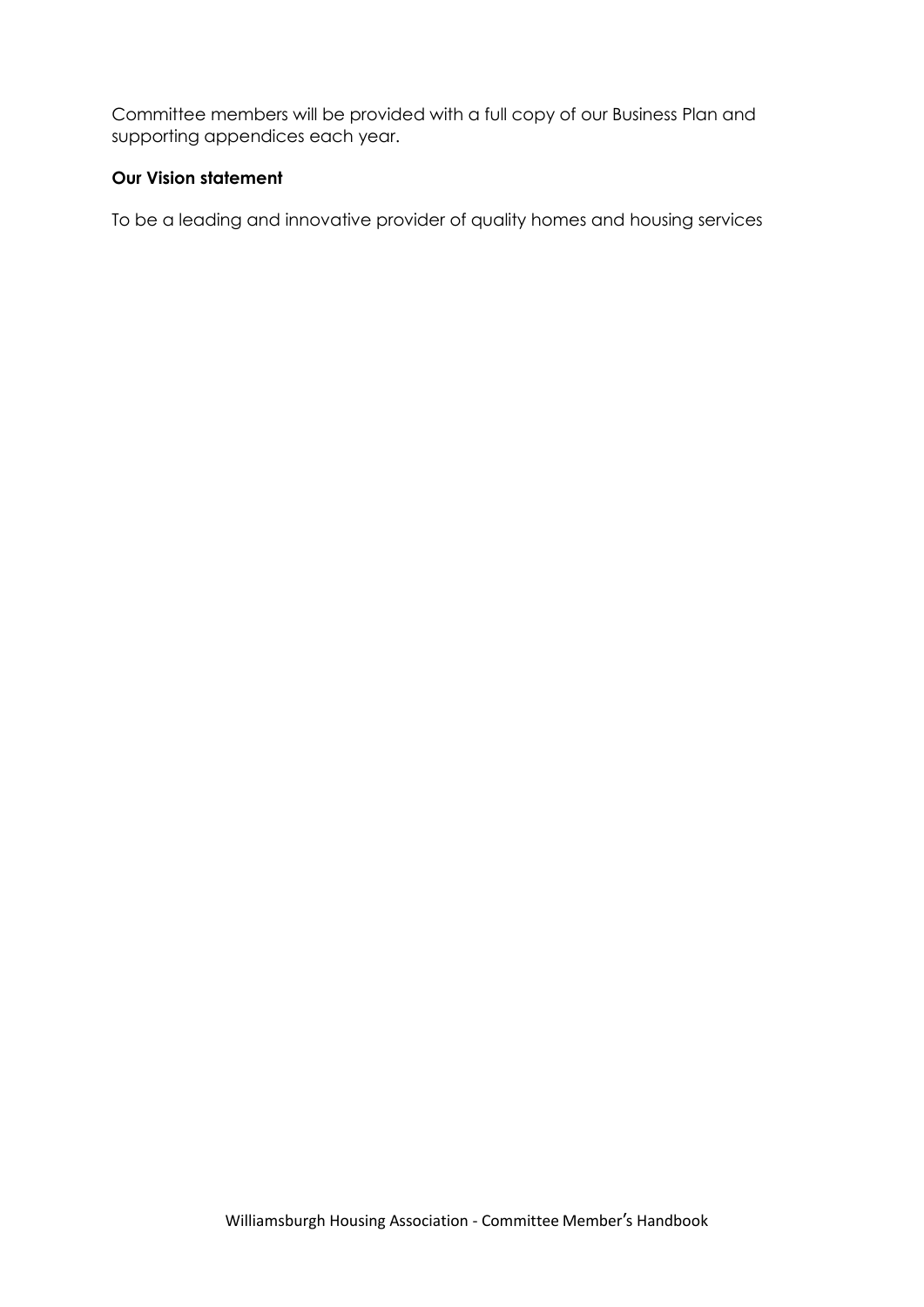# **PART 4 SCOTTISH HOUSING REGULATOR**

As a Registered Social Landlord who has received public funding to build affordable homes, Williamsburgh Housing Group has a responsibility to adhere to the regulatory requirements of the Scottish Housing Regulator. This covers both Williamsburgh Housing Association and our subsidiary Williamsburgh Property Services Ltd.

## **Regulatory Engagement**

The Scottish Housing Regulator will review all our annual returns in order to set out a published landlord statement each year to determine the level of engagement they will have with all Registered Social Landlords, like Williamsburgh Housing Association.

From each Assurance Statement, we are required to state which areas are noncompliant and to give assurance that we have effective plans and the capacity and willingness to improve or resolve the issues. This will determine the level of engagement and this will be set out in the Annual Engagement Plan, published each March.

Any engagement will be assessed by the Scottish Housing Regulator in terms of the risk to the interest of tenants and service users that need to be monitored. We are required to notify the Regulator during the year of any material changes which could affect the level of engagement, either positively where improvement has been assessed or areas of non- compliance that have are new.

There is a selection of information on the Scottish Housing Regulator's website on all Registered Social Landlords including a comparative tool to compare performance against other landlords. We are also required to ensure our tenants have access to our published documents.

Our latest Landlord report and Engagement Plan can be found on their website here [https://www.housingregulator.gov.scot/landlord](https://www.housingregulator.gov.scot/landlord-performance/landlords/williamsburgh-housing-association-ltd)[performance/landlords/williamsburgh-housing-association-ltd](https://www.housingregulator.gov.scot/landlord-performance/landlords/williamsburgh-housing-association-ltd)

#### **Annual Returns**

The Association is required to annually provide the Regulator with a range of information including the following:

- Annual Assurance Statement, by October
- **E** Annual Return on the Charter, by May
- Annual Return for the Energy Efficient Standard for Social Housing, by May
- Our annual financial statements and auditor's report, by September
- Our 5-year cash-flows, by June Our loan-portfolio return by June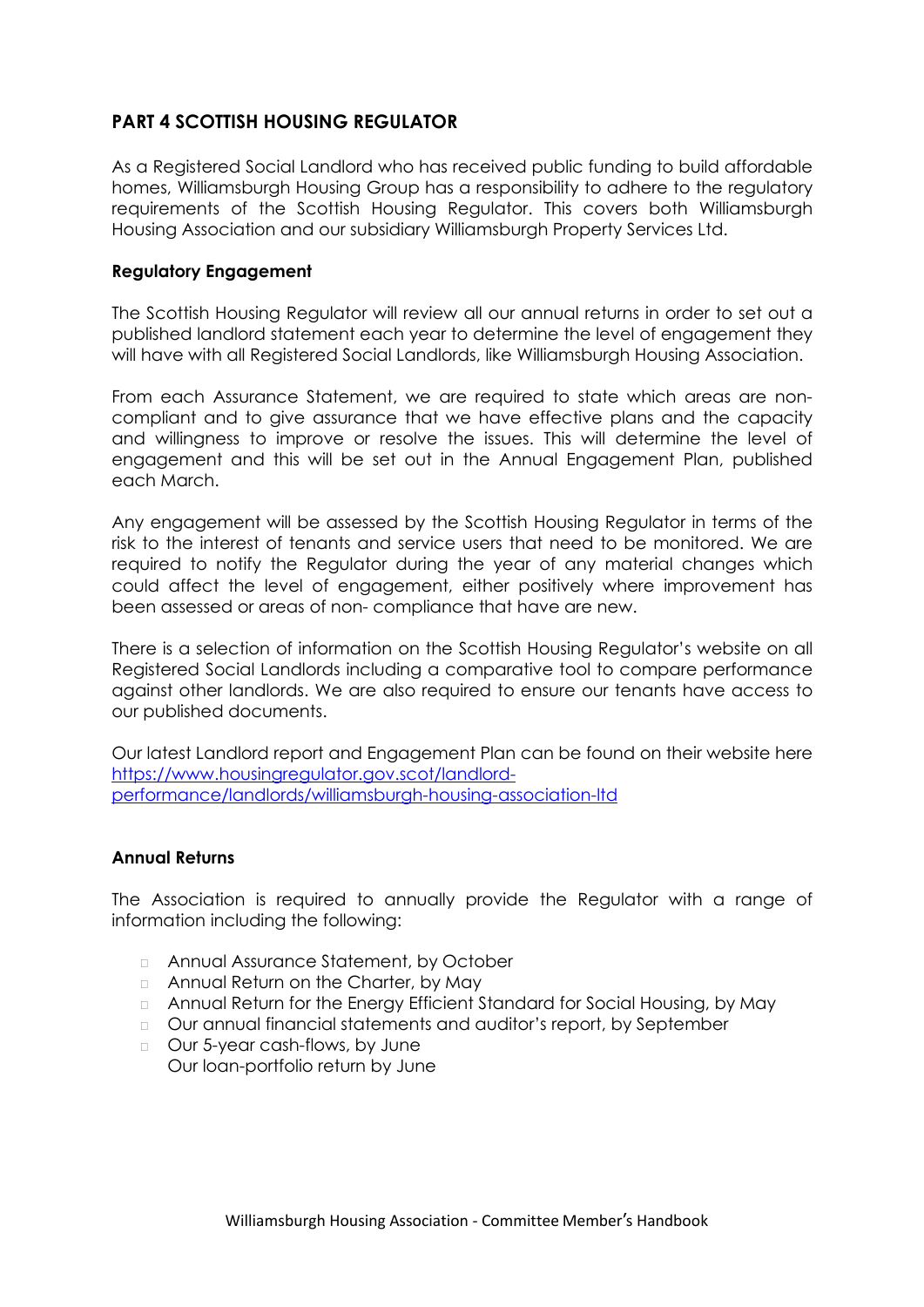# **Annual Assurance Statement**

The Scottish Housing Regulator introduced new statutory guidance in February 2019 which included an update on the following:

- □ New requirement to produce an Annual Assurance Statement
- New Regulatory Standards of governance and financial management
- D Updated quidance on group structures
- □ New Notifiable Events guidance
- □ New Guidance for financial accounting, determination of accounting, financial viability and the reporting of information of material significance
- □ Updated advisory quidance on the Social Housing Charter
- Guidance on tenant consultations, regulatory reviews and appeals

The Annual Assurance Statement is a requirement of our governing Committee to sign off compliance with the statutory guidance introduced as above. WHA has agreed to have all key documents evidenced for compliance by our internal auditor before updating our members, our tenants and service users, and signing off by the Committee.

Full guidance can be obtained by asking staff or downloading the documents at [www.scottishhousingregulator.gov.uk](http://www.scottishhousingregulator.gov.uk/)

## **Regulatory Standards of Governance and Financial Management**

#### **Regulatory Standards**

- 1. The governing body leads and directs the RSL to achieve good outcomes for its tenants and other service users.
- 2. The RSL is open about and accountable for what it does. It understands and takes account of the needs and priorities of its tenants, service users and stakeholders. And its primary focus is the sustainable achievement of these priorities.
- 3. The RSL manages its resources to ensure its financial well-being and economic effectiveness.
- 4. The governing body bases its decisions on good quality information and advice and identifies and mitigates risks to the organisation's purpose.
- 5. The RSL conducts its affairs with honesty and integrity.
- 6. The governing body and senior officers have the skills and knowledge they need to be effective
- 7. The RSL ensures that any organisational changes or disposals it makes safeguard the interest of, and benefit, current and future tenants.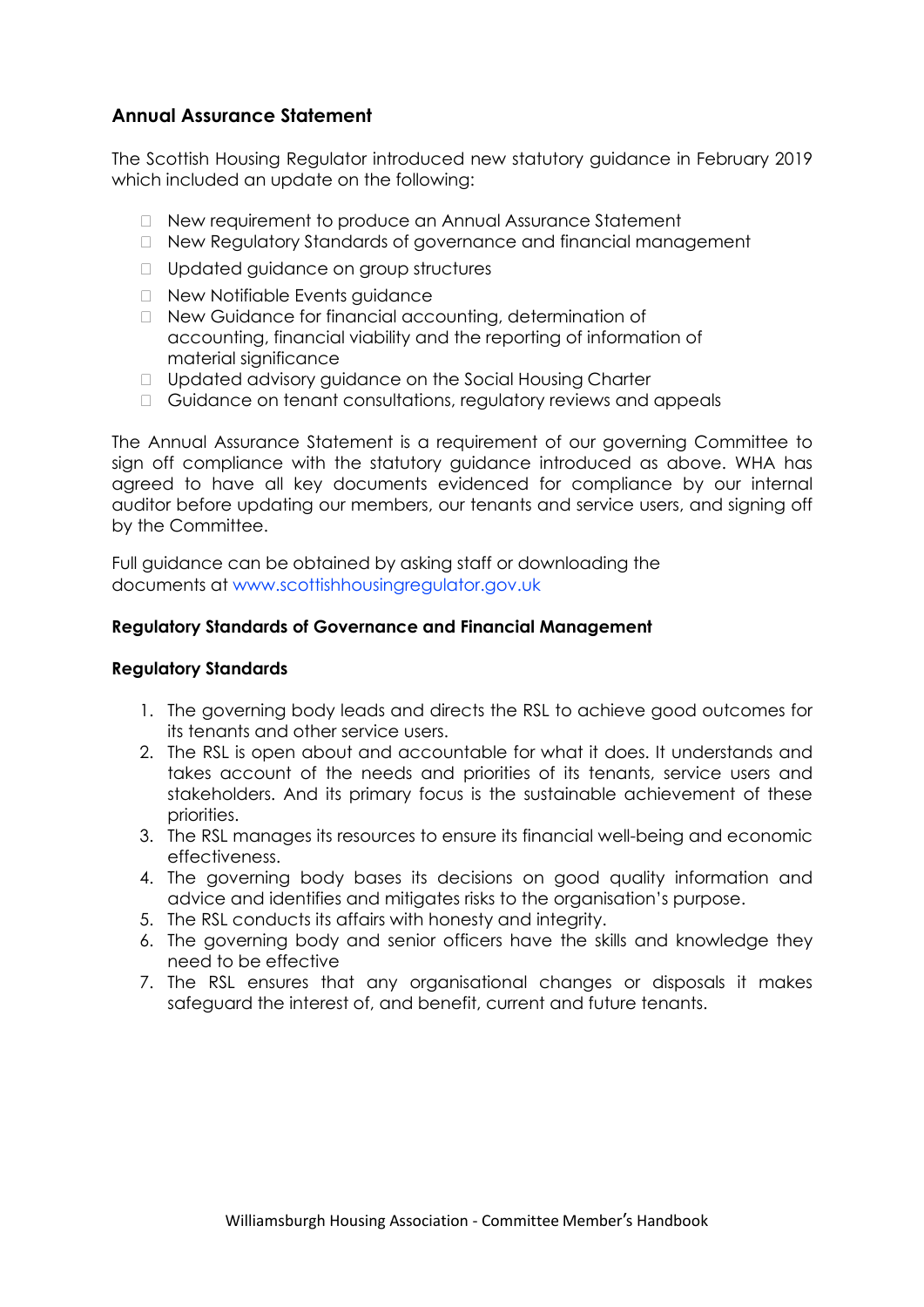## **Notifiable Events**

The Scottish Housing Regulator has identified events that they expect Registered Social Landlords to notify them about. WHA has a separate policy.

The Scottish Housing Regulator defines a notifiable event as "any significant or exceptional issue, event, or change within its organisation and how it intends to deal with it".

Examples of notifiable events include:

#### **Governance and organisational issues:**

- Any material change to assurance statements
- membership calls a Special General Meeting
- removal of Governing Body members; resignations for non-personal reasons; membership falls below 7;
- serious complaints, allegations, investigation, or disciplinary action about a Committee members;
- breach of Code of Conduct by governing Committee members
- resignation or dismissal of the senior officer;
- severance payments to and/or settlement agreement with a staff member
- serious complaints/allegations/disciplinary about senior officer;
- the senior office is absent (or partially absent) for an extended period of time
- major change or restructuring within the RSL or Group
- potentially serious breaches of statutory or common law duties including equalities and human rights
- any legal proceedings taken against the RSL which may have significant consequences for the RSL in the event of success
- receipt of intimation that a claim has been submitted to an employment tribunal
- serious failures in governance within subsidiary;
- disputes with other alliance/consortium/partnerships
- breaches of charitable obligations or no longer meeting the charity test
- whistleblowing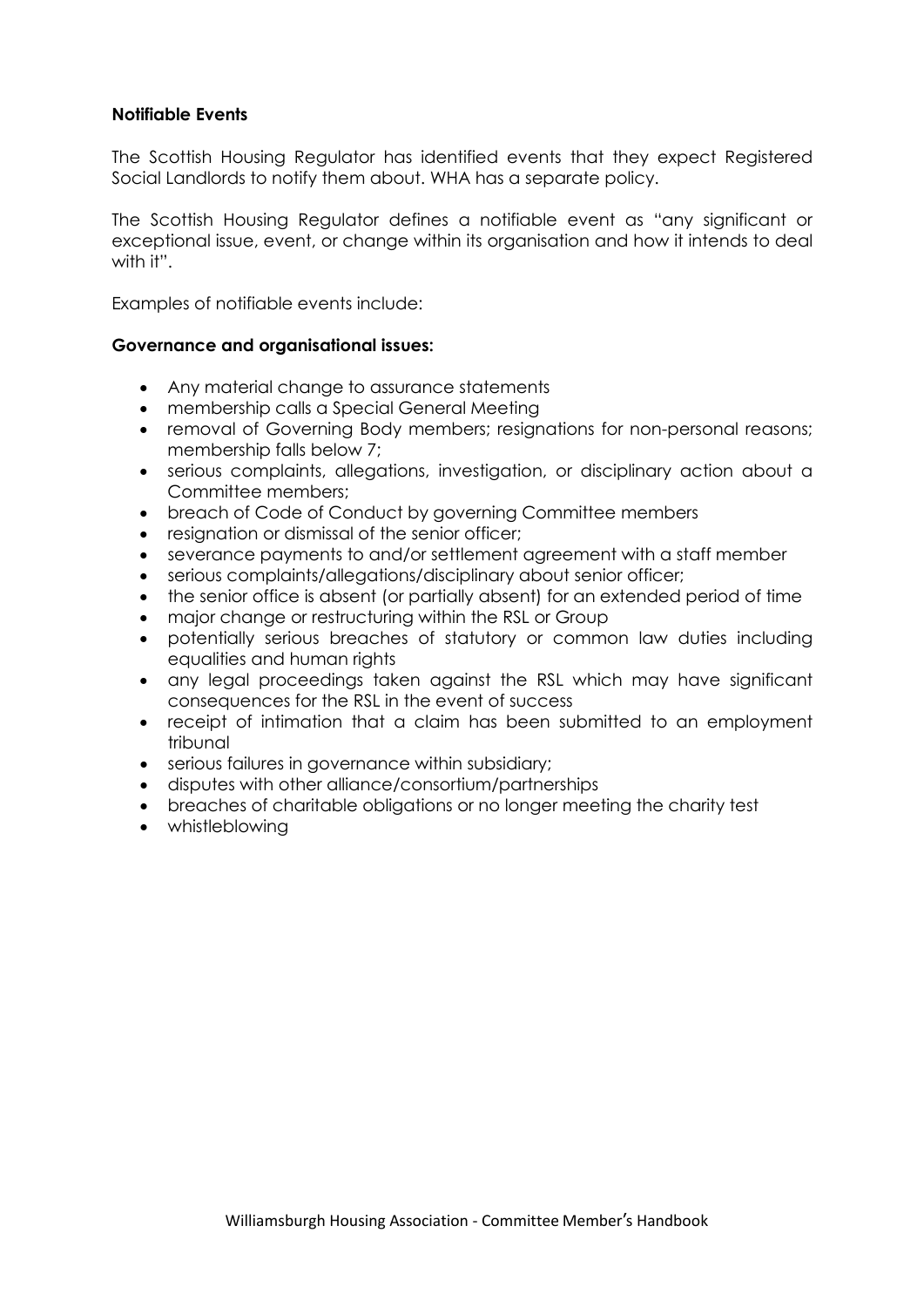## **Performance and service delivery issues:**

- Any incident involving the Health & Safety Executive, or a serious threat to tenant safety; or where a regulatory or statutory authority, or insurance provider, has notified its concerns for example the Fire Brigade, etc.
- Serious accidental injury or death of a tenant in their home or communal area: where there has been a service failure by the RSL; or
- Where there has been a failure or perceived failure in how the RSL has assessed and managed risk, or which could potentially affect other tenants' confidence in the landlord and the landlord's reputation
- Major failure of key service delivery arrangements (for example, repairs cannot be carried out because a contractor goes into liquidation)
- Adverse report by statutory agencies, regulators, inspectorates (or similar) about the RSL (for example a Care Inspectorate report with a 'weak' or 'unsatisfactory' grade or an upheld Care Inspectorate complaint)
- A significant natural disaster for example, fire, flood or building collapse which affects the RSL's normal business
- Serious or significant adverse media reports or social media interaction which could
- potentially affect tenants' confidence in the RSL or that is damaging the reputation of the RSL

## **Financial and funding issues:**

- Fraud or the investigation of fraud including police and external agencies
- Breach or potential breach (including technical breaches) of any banking covenants
- Serious financial loss; actual or potential
- Default or financial difficulties of major suppliers or service providers
- A material reduction in stock or asset values, actual or perceived
- Serious concern raised by lenders or auditors
- Serious and immediate potential cash flow issue
- Proposed assignation or transfer of the existing lender's security to another lender
- Notification of the outcome of an adverse financial assessment of the RSL from Pensions Trustees
- A serious or material reduction in the funding for care and support services for example where Local authority withdraws funding
- Change of internal and external auditor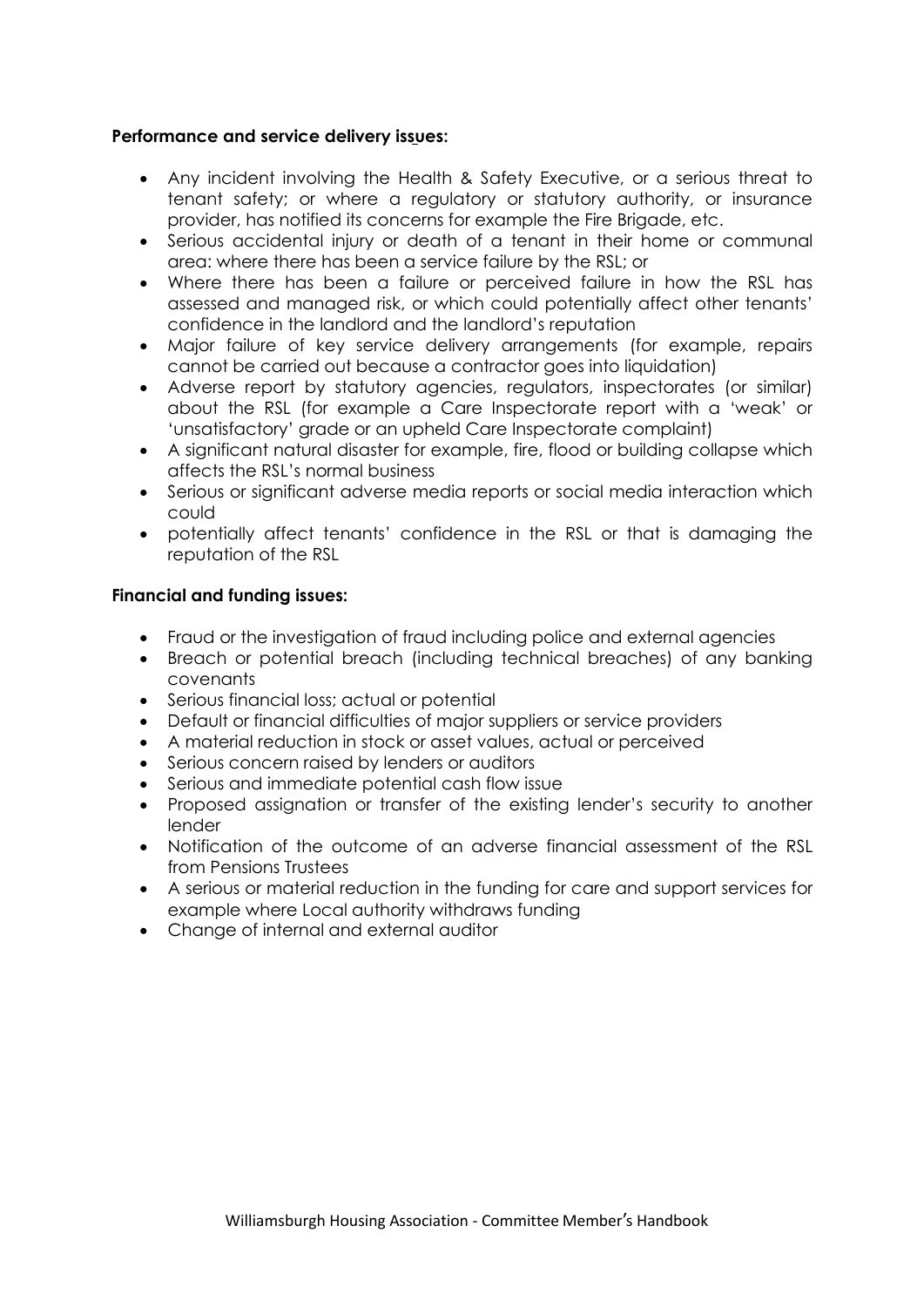#### **Complaints and Significant Performance Failures**

Generally complaints will go to through our complaints handling process and to the Scottish Public Services Ombudsman. A significant performance failure occurs when we, as a landlord, fail to do something, or take action that puts tenants' interests at risk. This would be a failure of legislation or tenants commitments where this affects many or all tenants where a service provided to tenants has failed. It also applies to governance and financial matters.

A significant performance failure is where a landlord: consistently and repeatedly fails to achieve outcomes in the Scottish Social Housing Charter or outcomes agreed locally with tenants; or has not reported its performance annually to its tenants or the annual reported performance does not reflect actual performance; or has materially failed to meet our Regulatory Standards; and the landlord's action(s), or failure to take action, puts tenants' interests at risk and this significantly affects a number of the landlord's tenants.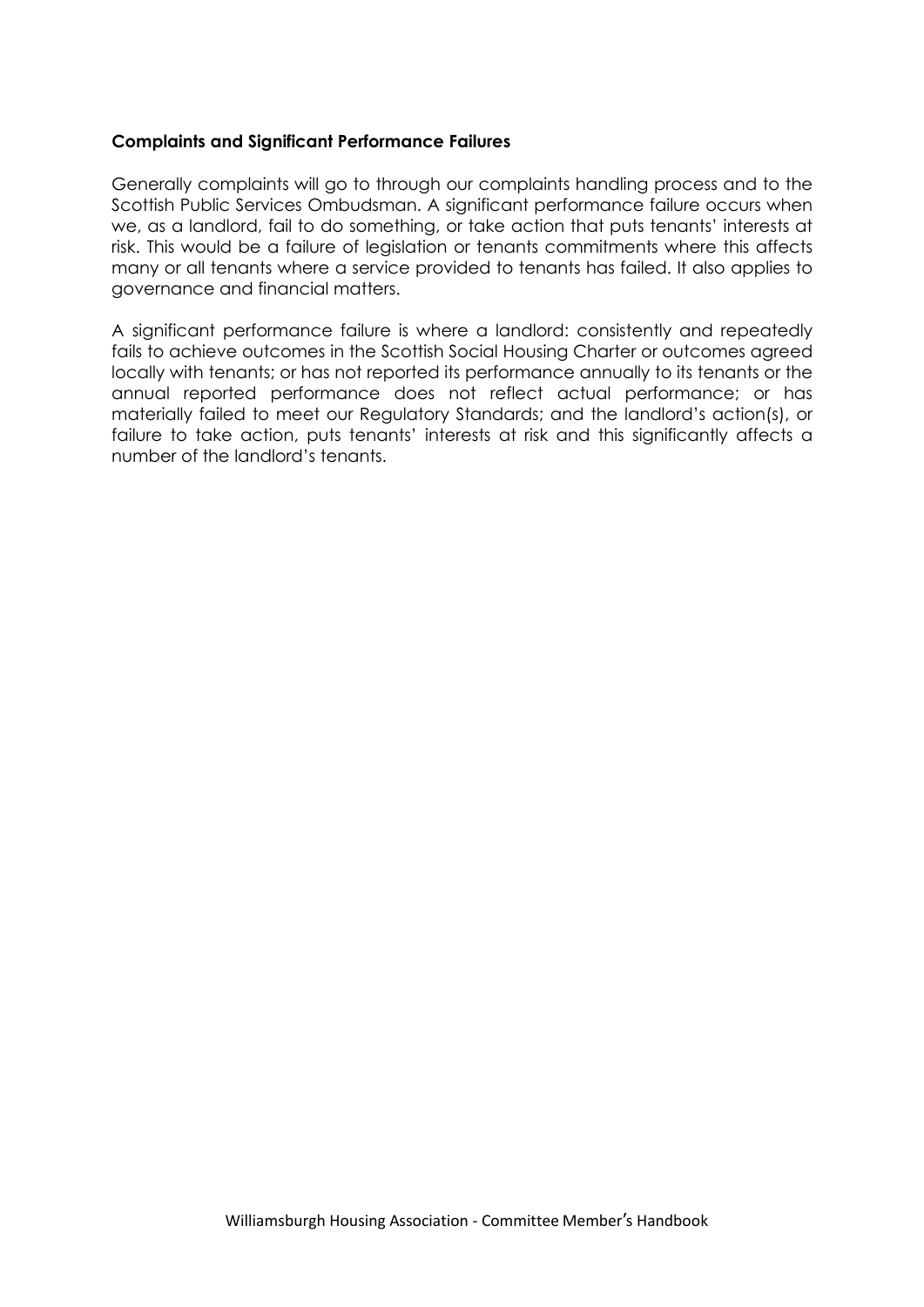# **PART 5 WILLIAMSBURGH HOUSING ASSOCIATION'S – COMMITTEE GOVERNANCE**

Committee members and staff are committed to achieving the highest standard of governance. Our key strategic aims commit us to the following:

- We are responsible for governing and managing our own business and performance
- We are responsible for complying with the law, the Regulator's Regulatory Framework, our constitutional Rules, and good practice
- We are accountable for our actions and aim to act in the best interest of tenants at all times

Key to our delivery of our business strategy objectives is strong governance and financial management. To achieve this, we have identified key principles that will guide and shape how we will achieve strong and effective governance.

## **1. Provide leadership and strategic direction**

Supporting principles:

a) Role of Committee: Members understand their role and responsibility for directing the business by ensuring it is solvent, well-run and delivers the strategic objectives and organisational purpose.

b) Strategic direction: Members focus on strategic direction and avoid becoming involved in day-to-day operational matters.

## **2. Achieve high performance**

Supporting principles:

a) Duties and responsibilities: Members understand their duties and responsibilities.

b) Information and advice: Members should ensure they receive the advice and information to make informed and effective decisions.

c) Skills and experience: Members should have the skills, experience and knowledge to run the organisation effectively.

d) Development and support: Members should ensure that they receive the necessary induction, training and support needed to effectively discharge their duties.

e) Chairperson: Members should make proper arrangements for the support and appraisal of the Chairperson.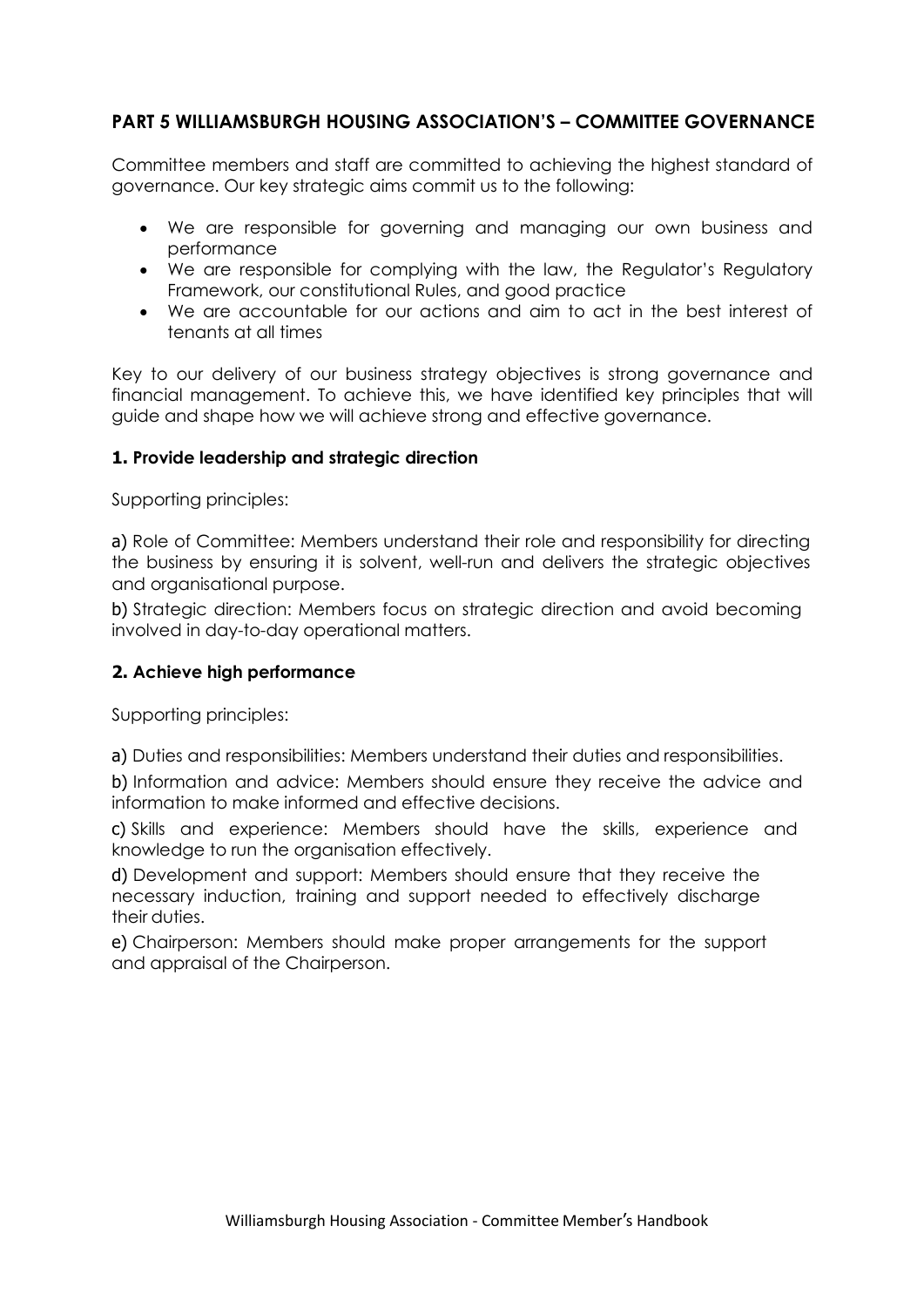# **3. Exercise control**

Supporting principles:

a) Compliance: Members must ensure the organisation complies with its rules, relevant legislation, financial covenants and regulatory requirements.

b) Internal control: Members should maintain and regularly review internal controls, performance reporting and policies.

c) Prudence: Members must act prudently to protect the assets and property of the organisation.

d) Manage risk: Members must regularly review risks and take action to mitigate risks identified.

e) Equality and diversity: Members must ensure they uphold and apply the principles of equality and diversity, and that the organisation is fair and open to all sections of the community in all of its activities.

## **4. Review and renewal**

Supporting principles:

a) Performance appraisal: Members should regularly review and assess their own individual and collective performance.

b) Renewal and recruitment: Members should have a renewal strategy with recruitment open and focused on creating effective and diverse Management Committee members.

c) Review: Members should periodically carry out strategic reviews of all aspects of the organisations work.

## **5. Integrity and honesty**

Supporting principles:

a) Conflict of interest: Members should identify and promptly declare any actual or potential conflicts of interests.

b) No personal benefit: Members must not benefit from their position, beyond what is allowed by the law

c) Ethical standards: Members act according to high ethical standards, maintain independence of decision making and professional relationships with senior staff

d) Probity: Members should ensure clear guidelines for receipts of gifts or hospitality.

## **6. Open and accountable**

Supporting principles:

a) Communication and consultation: Members should ensure regular and effective communication with key stakeholders.

b) Openness and accountability: Members should ensure openness and accountability about its work and governance of the organisation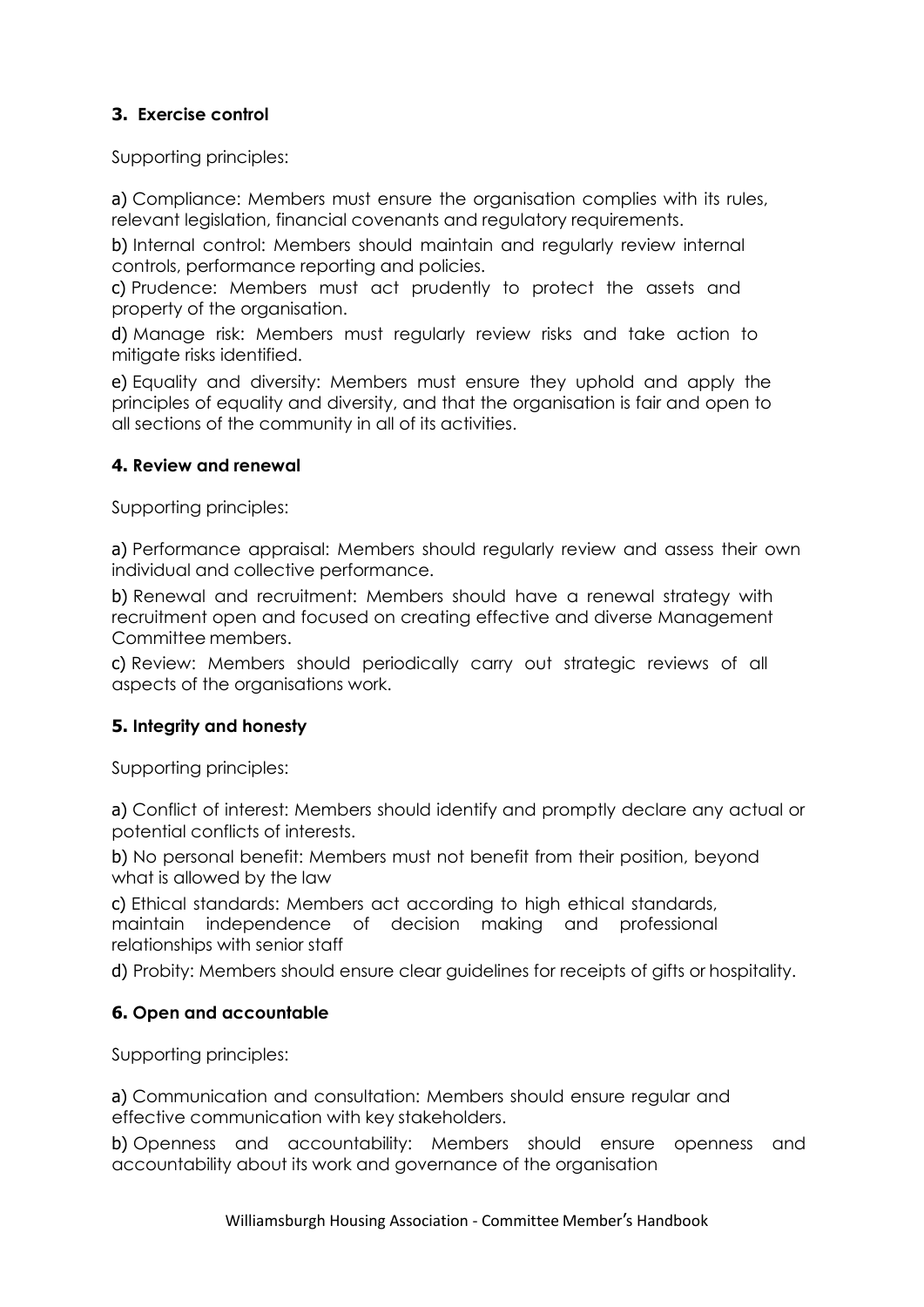# **PART 6 ROLE OF COMMITTEE MEMBER**

## **Purpose**

1. Provide strategic direction to ensure good outcomes for tenants and service users.

2. Scrutinise and monitor performance and manage risk.

3. Act in accordance with the rules, organisational values, strategic objectives, legislation and regulatory duties.

# **Major Tasks**

1. Set the strategy for the future by approving the Association's strategic plan, action-plans and key performance indicators.

2. Maintain the financial viability of the Association by approving the financial forecasts.

3. Approve and monitor procedures and controls relating to the setting of the annual budget, on-going management of the budget and borrowing arrangements.

4. Ensure major risks are regularly reviewed and understood and appropriate controls are in place to minimise any adverse effect on performance.

5. Monitor the quality of services and levels of tenant satisfaction.

6. Approve all strategies and policies and business development projects.

7. Set and monitor service standards that are critical to the success of the strategic plan and viability of the business.

8. Ensure the best use of resources and the provision of value for money services.

9. Act as an employer for staff in the context of pay, conditions of services and pensions.

10. Work collaboratively with senior management to ensure the success of the business including providing support, constructively challenging staff and holding staff to account.

11. Prepare for meetings by reading the agenda and papers in advance.

12. Attend meetings and contribute positively and constructively to discussion.

13. Make decisions that are in the best interests of the Association.

14. Attend training as recommended by senior staff.

15. Ensure the Association promotes equality and diversity across all aspects of the business.

16. Act with professionalism, integrity and honesty while observing confidentiality requirements.

## **Skills/Experience**

1. Good knowledge and understanding of challenges and priorities of Williamsburgh HA, and the wider communities within which we operate.

2. Commitment to the Association's purpose, values and strategic objectives.

3. Good listening and communication skills.

4. Ability to develop and maintain constructive working relations with Committee Members, staff and other partner organisations.

5. Awareness and commitment to equality and diversity.

6. Enthusiastic and committed.

7. Ability to commit time and effort to attend monthly meetings and other ad hoc meetings.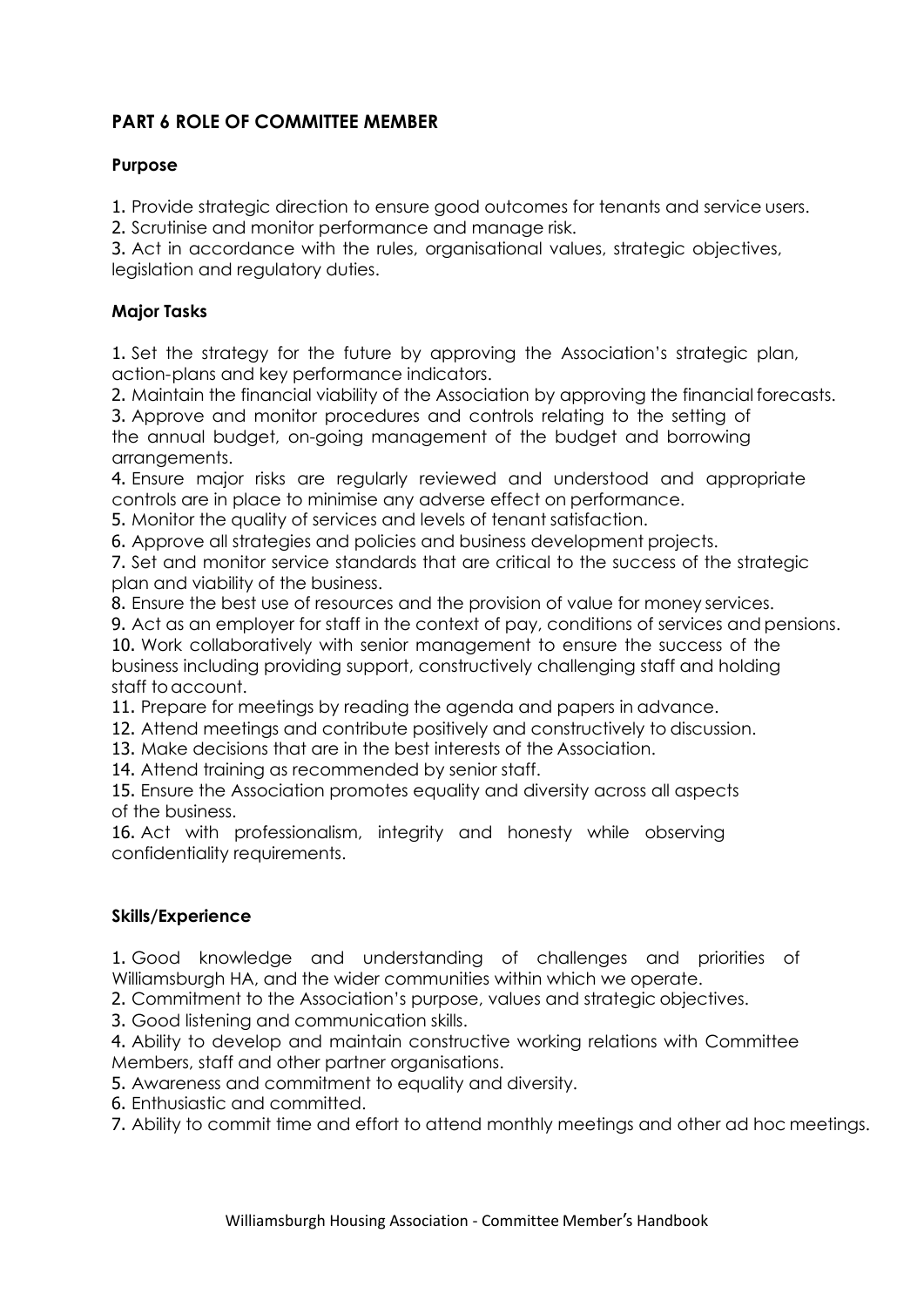## **Restrictions on Committee Members**

A person cannot, under Rule 43, be a Committee Member if:

- The person is declared bankrupt, entered a trust deed or been sequestrated
- Convicted of dishonesty or an offence under Charitable law
- Is party to legal proceedings in any Court by or against the Association, this would include being served a notice for rent arrears or anti-social behaviour by the Association.
- Is unable to attend meetings for a period of 12 months
- Has been removed from Committee members of another RSL in last 5 years
- Has been removed by members voting at a SGM
- Has been disqualified under Company Directors' disqualification Act
- At an AGM, has served as a Committee Member for a continuous period of 9 years without permission to stand again

Committee Membership will cease under Rule 44, if:

- The member resigns in writing
- His membership ceases
- Misses 4 Governing Committee meetings in a row without special leave of absence previously granted by Committee
- Is removed by majority of members voting at a general meeting to decide this
- By majority of Committee members present and voting at a special meeting of Committee members convened to decide to remove the Committee Member, relating to – failure to perform to published standards laid down by SFHA and/or SHR; failure to sign or comply with code of conduct; a breach of Rules, standing orders or policy
- Becomes ineligibles for reasons described above, Rule 43
- Co-optee position comes to an end
- Committee Member retires as part of AGM process for re-election, rule 39.1/2

# **There are additional requirements for WHA Committee members as Charitable Trustees.**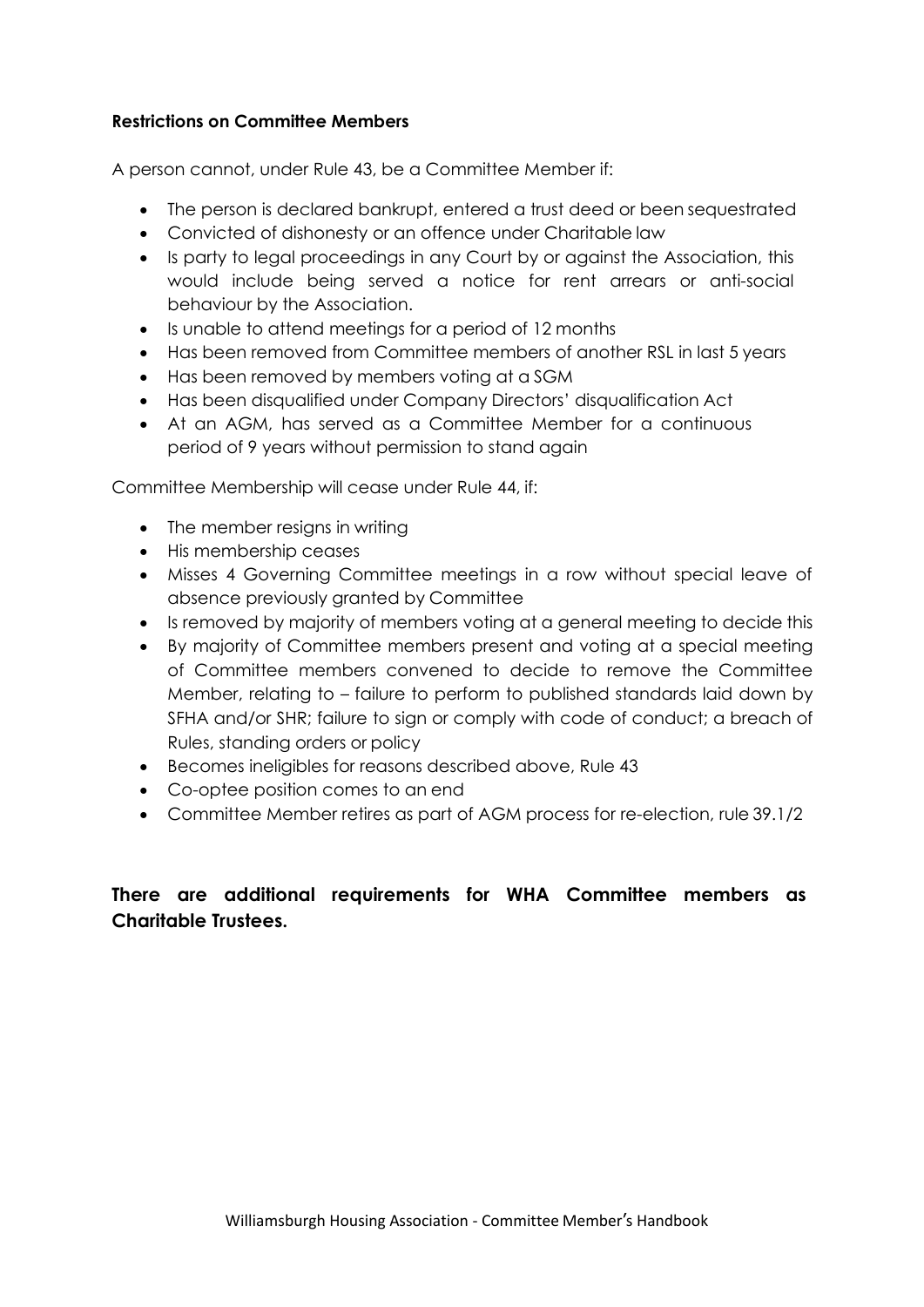# **PART 7 COMMITTEE MEMBER'S INDUCTION**

Prospective members will meet with the Chief Executive and/or Chairperson initially to ascertain their interest and skills/experience to allow a recommendation to the **Committee** 

Initially, this would allow prospective members to observe full Committee meetings before final approval to join the Committee unless nominated for election at the AGM.

The induction programme will include two separate information sessions, a familiarisation (online or physical) tour of Williamsburgh HA stock and a six month review session.

All Committee Members must be shareholding members of the Association before joining. Allocation of a Committee 'buddy' will also be discussed and Committee members will also receive an annual appraisal to assess skills, experience and development needs. Appraisals are conducted by the Chairperson.

#### **Session 1:**

This session will include an overview of Williamsburgh Housing Association's history, the structure of the organisation, the strategic plan and financial forecasts, governance principles and the role of Committee Members.

Prospective Committee members will discuss arrangements for training and possible induction via FLAIR Academy; becoming initially 'observers' and where full membership to the Committee progresses, arrangements for obtaining electronic paperwork via IPads.

#### **Sessions 2:**

This session will focus on the external environment and cover national and local housing and regeneration policy, regulatory framework, funding and key partners and the role of our subsidiary company, Williamsburgh Property Services. Separate sessions will be arranged for Committee members to spend some time with each departmental head; to provide an overview of key department priorities and services.

## **On-going support:**

A one-to-one session will be set up with the Chief Executive and/or Chairperson after the Committee Member has been in office for six months. This will focus on mentoring options and how to be an effective Committee Member. All induction sessions will be open to existing Committee Members who wish to refresh their knowledge and understanding.

Finally, a post-induction evaluation will be conducted to assess the effectiveness of the induction programme. Access to training will be established at the initial sessions and at each meeting thereafter.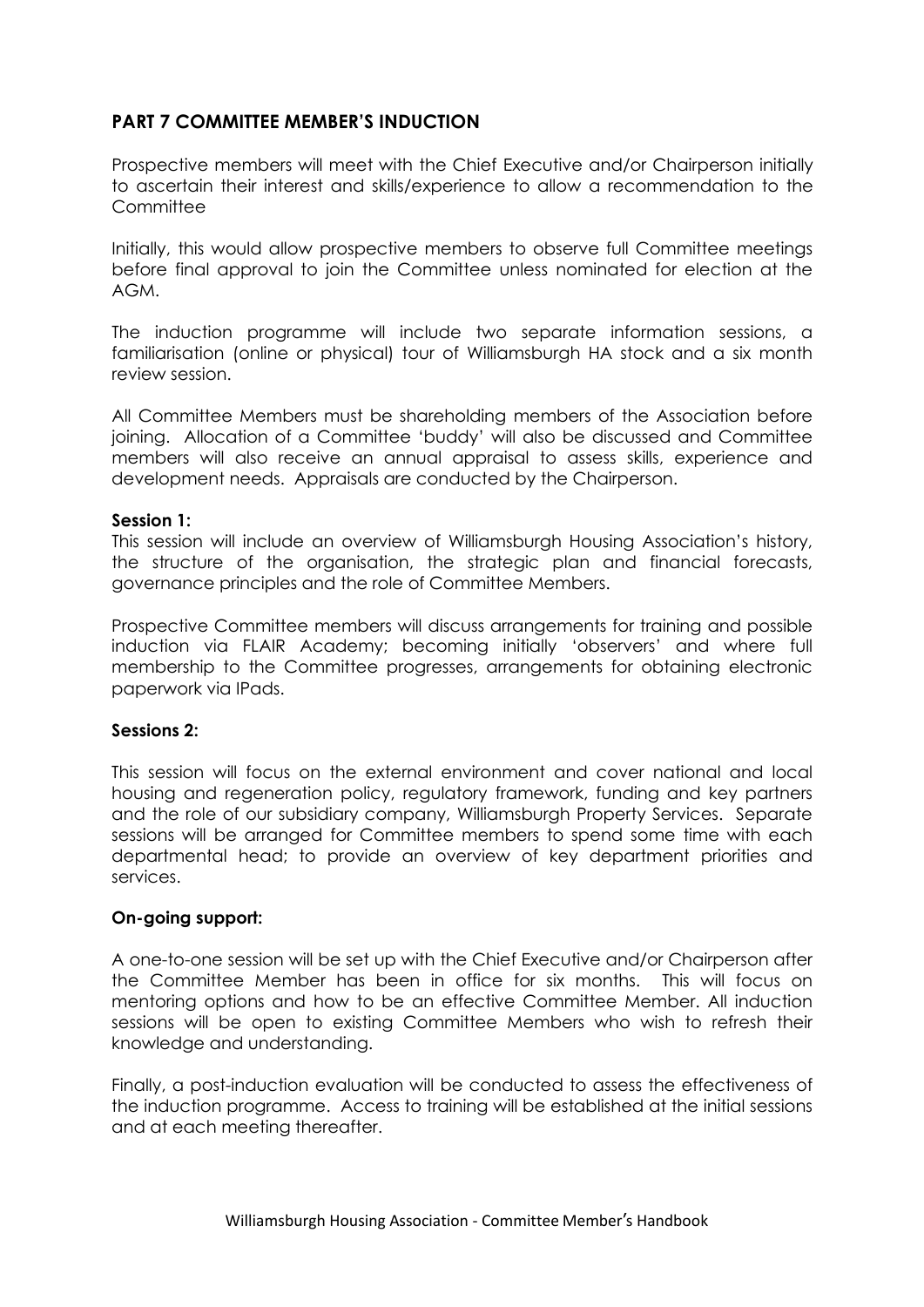## **Key Principles of Governance:**

Committee members and staff are committed to achieving the highest standard of governance. The following key and supporting principles will guide and shape how you, as a committee member, will achieve strong and effective governance.

## **1. Provide leadership and strategic direction**

Supporting principles:

a) Role of Committee: Members understand their role and responsibility for directing the business by ensuring it is solvent, well-run and delivers the strategic objectives and organisational purpose.

b) Strategic direction: Members focus on strategic direction and avoid becoming involved in day-to-day operational matters.

## **2. Achieve high performance**

Supporting principles:

a) Duties and responsibilities: Members understand their duties and responsibilities.

b) Information and advice: Members should ensure they receive the advice and information to make informed and effective decisions.

c) Skills and experience: Members should have the skills, experience and knowledge to run the organisation effectively.

d) Development and support: Members should ensure that they receive the necessary induction, training and support needed to effectively discharge their duties.

e) Director: Members should make proper arrangements for the supervision, support and appraisal of the Director

## **3. Exercise control**

Supporting principles:

a) Compliance: Members must ensure the organisation complies with its rules, relevant legislation, financial covenants and regulatory requirements.

b) Internal control: Members should maintain and regularly review internal controls, performance reporting and policies.

c) Prudence: Members must act prudently to protect the assets and property of the organisation.

d) Manage risk: Members must regularly review risks and take action to mitigate risks identified.

e) Equality and diversity: Members must ensure they uphold and apply the principles of equality and diversity, and that the organisation is fair and open to all sections of the community in all of its activities.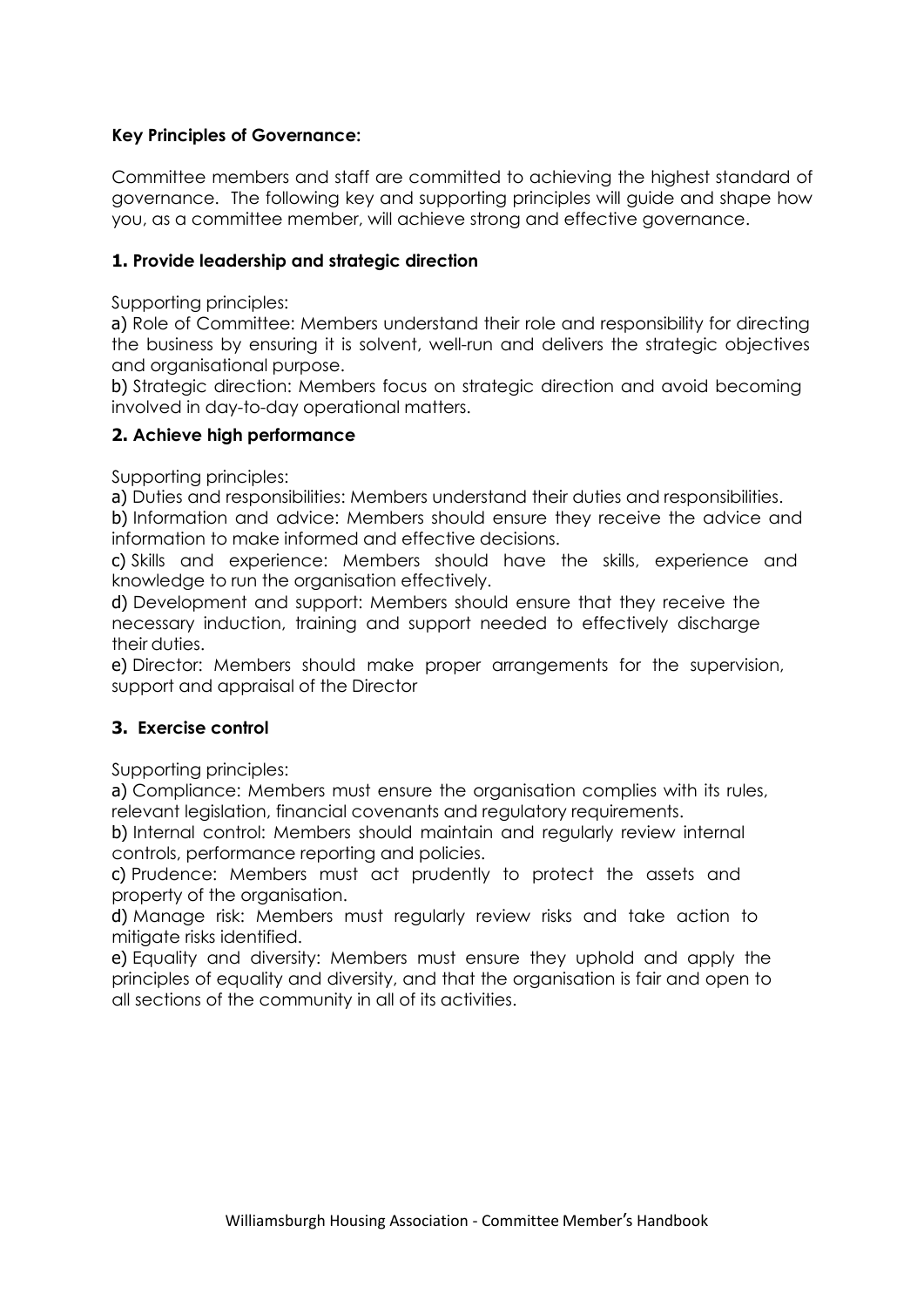## **4. Review and renewal**

Supporting principles:

a) Performance appraisal: Members should regularly review and assess their own individual and collective performance.

b) Renewal and recruitment: Members should have a renewal strategy with recruitment open and focused on creating an effective and diverse Committee.

c) Review: Members should periodically carry out strategic reviews of all aspects of the organisations work.

## **5. Integrity and honesty**

Supporting principles:

a) Conflict of interest: Members should identify and promptly declare any actual or potential conflicts of interests.

b) No personal benefit: Members must not benefit from their position beyond what is allowed by the law

c) Ethical standards: Members act according to high ethical standards, maintain independence of decision making and professional relationships with seniorstaff

d) Probity: Members should ensure clear guidelines for receipts of gifts or hospitality.

## **6. Open and accountable**

Supporting principles:

a) Communication and consultation: Members should ensure regular and effective communication with key stakeholders.

b) Openness and accountability: Members should ensure openness and accountability about its work and governance of the organisation.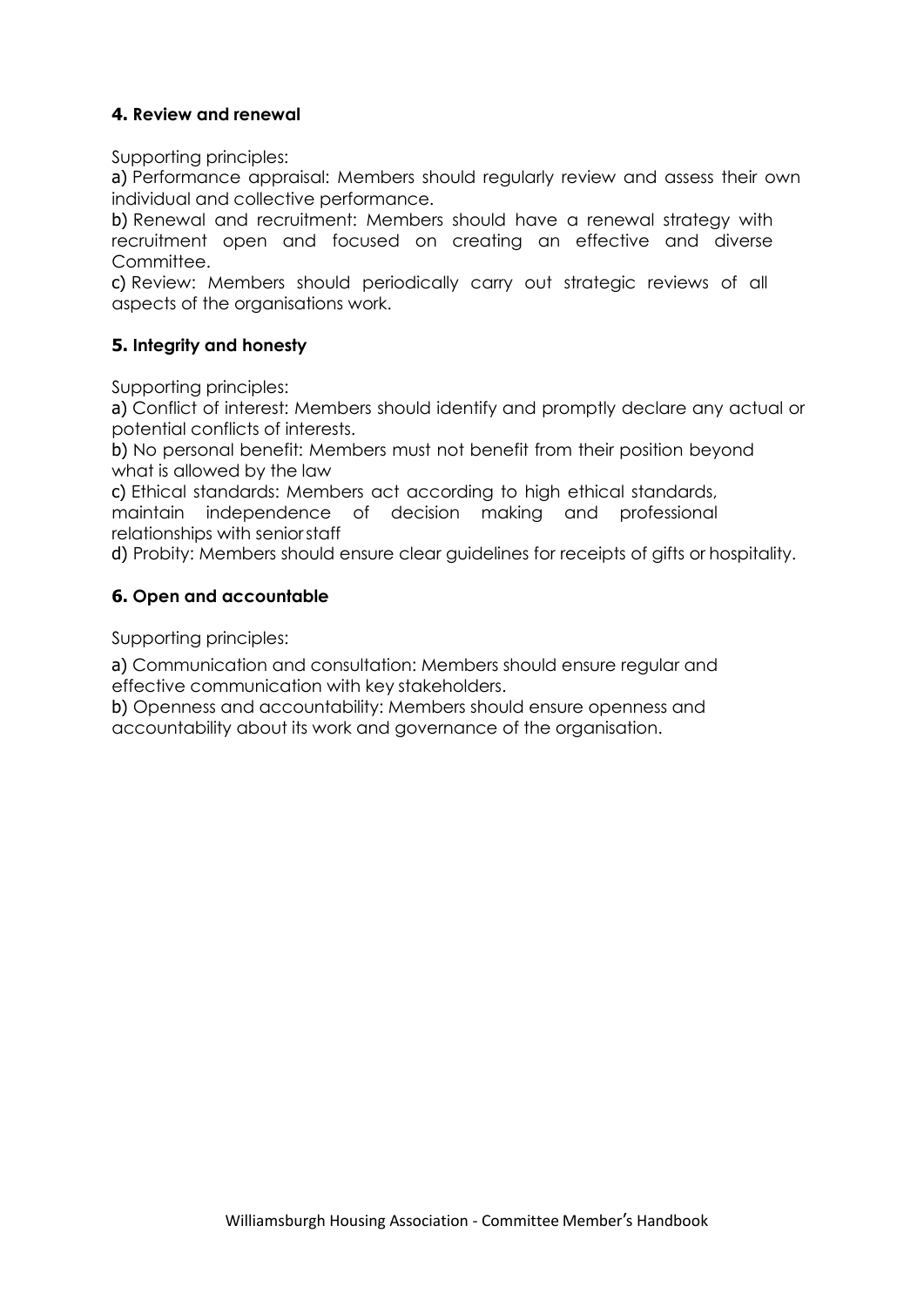# **PART 8 ANNUAL DECLARATION OF INTEREST FORMS**

For Williamsburgh Housing Association to ensure openness, transparency and accountability, all Committee members and staff are required to abide by our approved Code of Conduct.

This sets out our expectations of behaviour and standards and to ensure this Code is adhered to, staff and Committee members are required to complete a declaration of interest form.

This should be completed at least annually but any changes that affect this during the year must also be updated. Declarations of interest are a standing agenda item at Committee meetings.

All declarations are managed in accordance with the Code of Conduct, updated into our Register, and where necessary specific instructions are provided to staff to ensure the declarations are managed effectively.

Where there are however, significant personal interests or perceived issues, the Chief Executive and Chairperson will agree what actions should follow. In extreme cases, this could mean Committee members resigning from their positions and staff members giving due consideration to how a conflict can be resolved.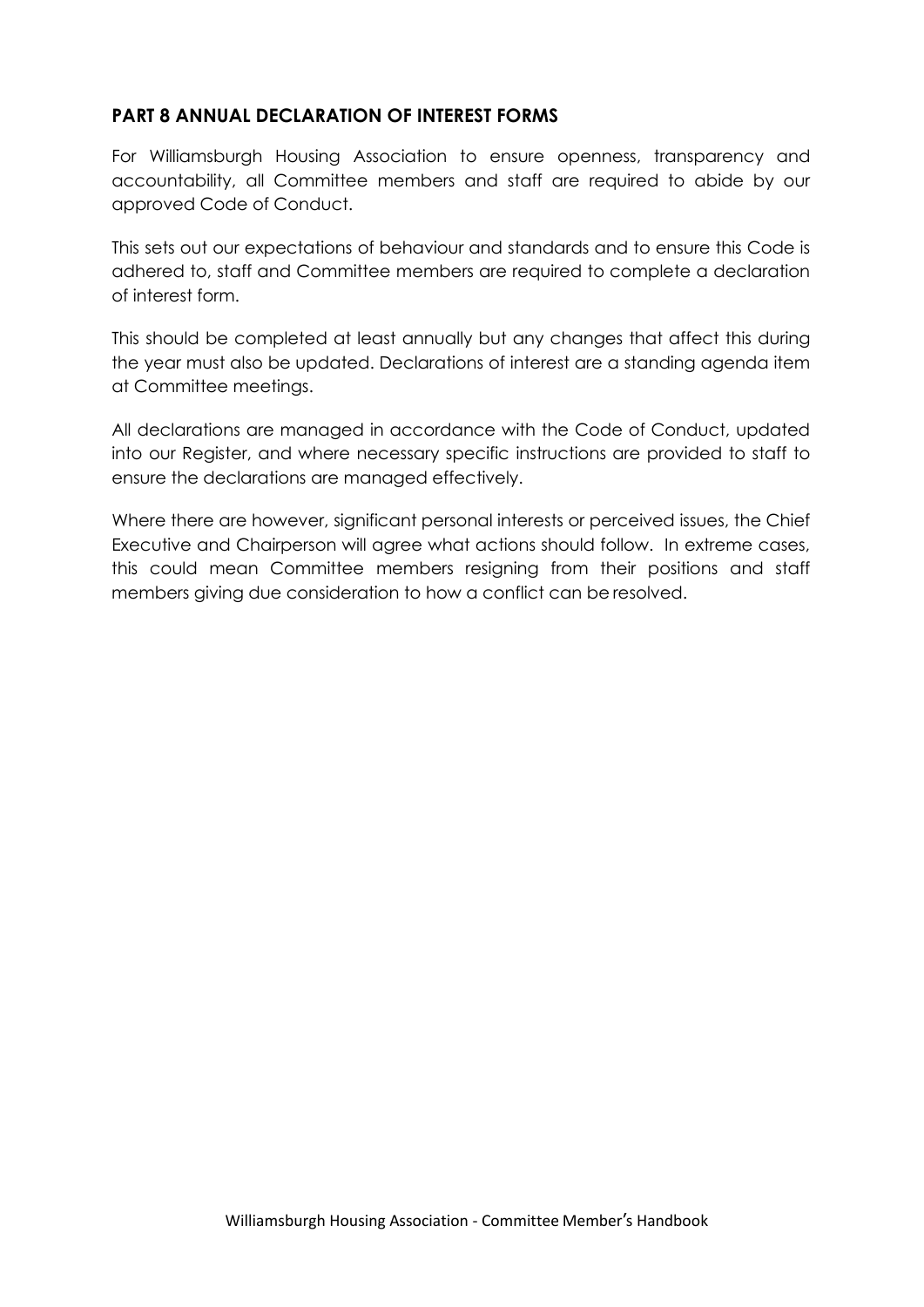# **PART 9 COMMITTEE MEMBER'S CODE OF CONDUCT**

This Code of Conduct has been developed and embedded by the housing sector having been introduced by the Scottish Federation of Housing Association. Its use has been endorsed by the Scottish Housing Regulator.

It outlines the key principles to be followed by Committee members and staff to uphold the highest standards of governance and ethical behaviour in our actions and in delivering our activities.

Each Committee member and staff member has a personal responsibility to uphold these standards.

The seven standards demonstrate honesty, integrity and probity. All Committee members and staff members are required to make themselves familiar with the Code and sign acceptance of the Code annually.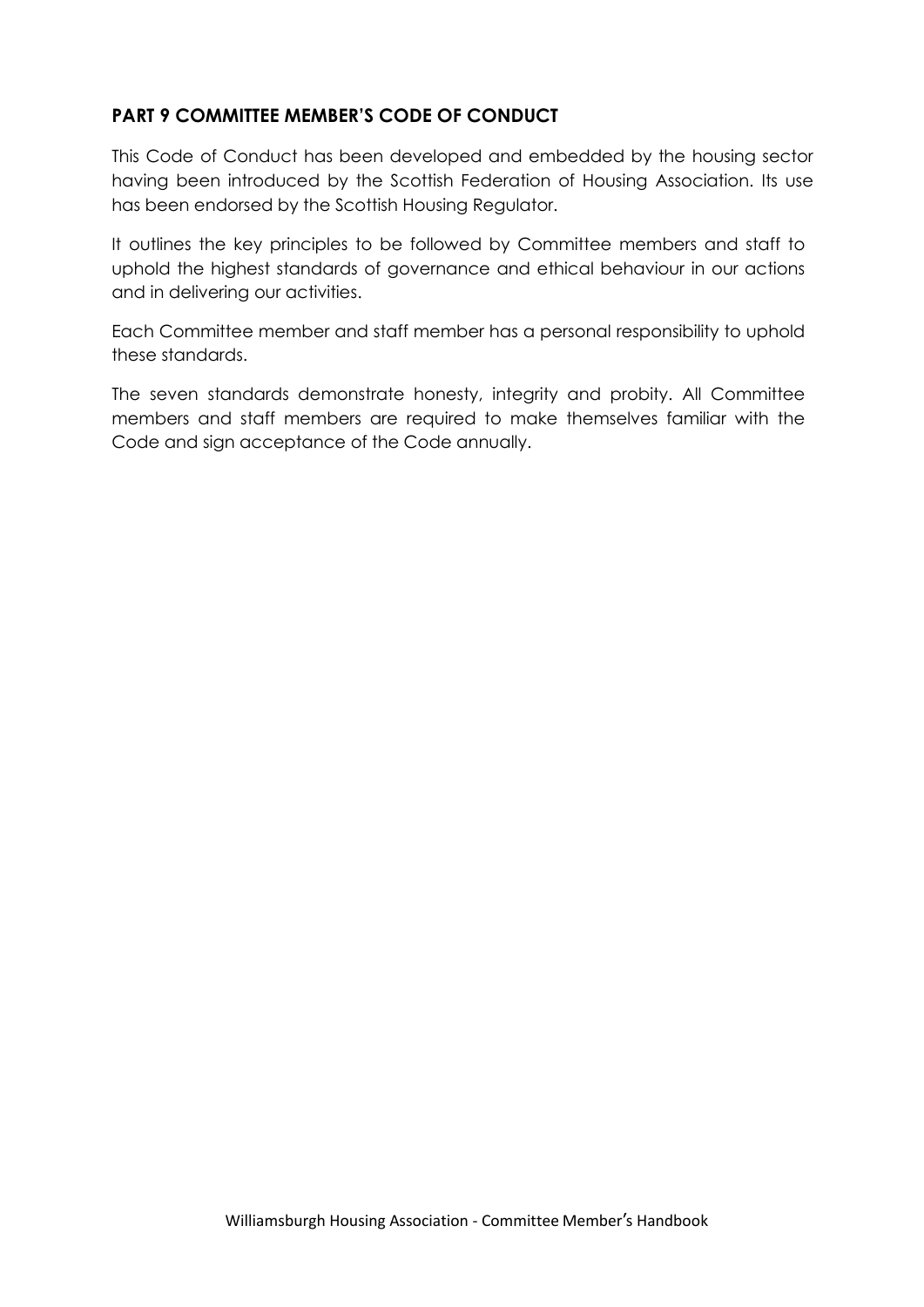# **PART 10 WHISTLEBLOWING POLICY**

Whistleblowing is where a member of staff raises concern about improper conduct, wrongdoing, risk or malpractice with someone in authority either internally or externally e.g. a regulator. Officially this is known as making a 'protected disclosure'.

As employees are often the first to realise that there may be something seriously wrong, the Association expects those who have serious concerns about any aspect of the Association's work to come forward and speak up without fear of reprisal.

Thus, the Association recognises that it is an important aspect of accountability and transparency to provide a mechanism to ensure that no employee, governing Committee member or stakeholder of the Association or its subsidiary feel at a disadvantage in raising legitimate concerns.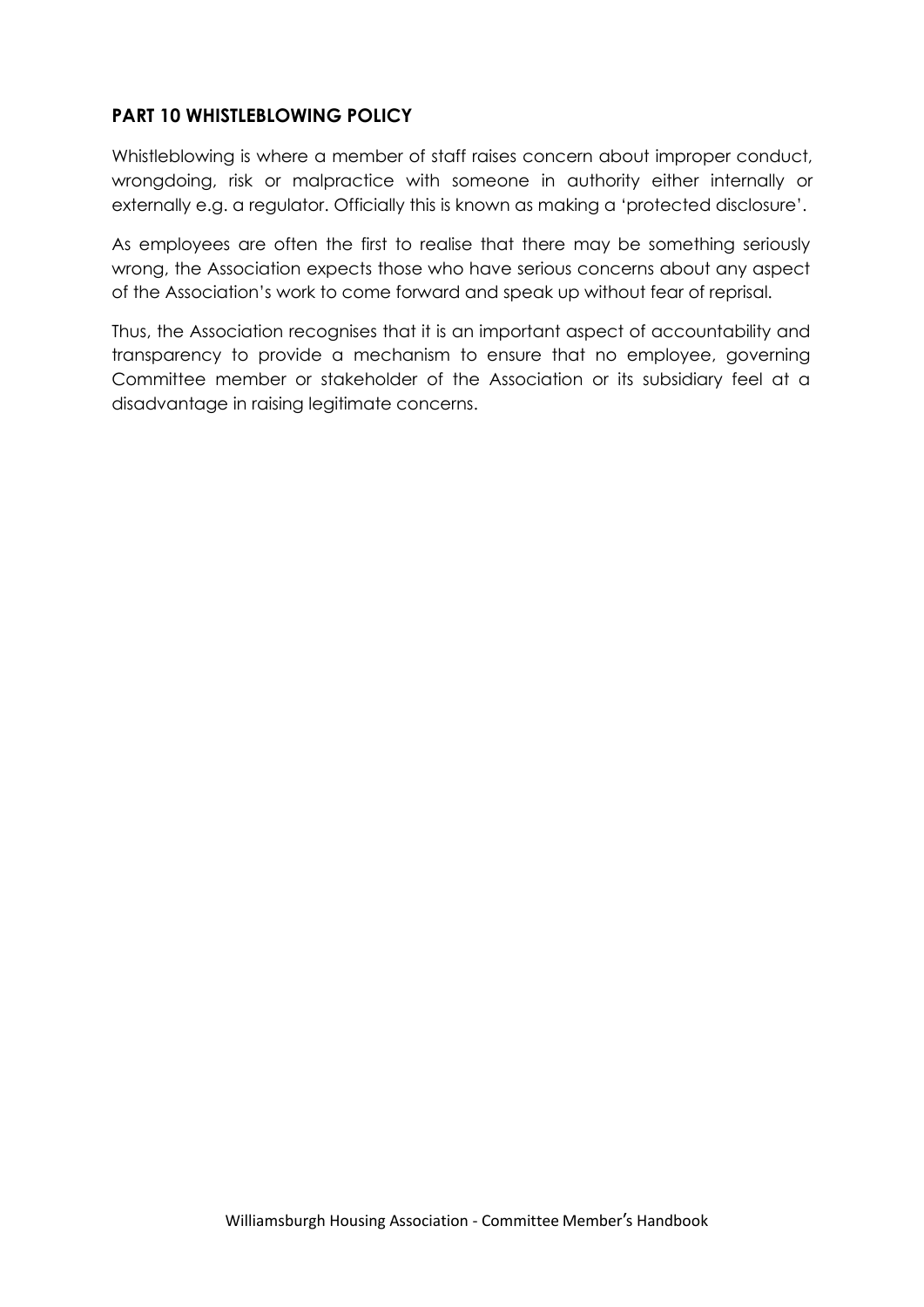## **PART 11 COMMITTEE STRUCTURE and DELEGATION**

### **THE GOVERNING COMMITTEE, SUB-GROUPS and WORKING GROUPS**

Williamsburgh Housing Association is registered under the Co-operative and Community Benefit Societies Act 2014, is a Scottish Registered Charity (SC035350) and registered with the Financial Conduct Authority (FCA) (1991RS) and a Registered Social Landlord (RSL) with the Scottish Housing Regulator (HAL207) in accordance with the Housing (Scotland) Act 2001.

The Committee comprises of no less than 7 and no more than 12, (including cooptee) places, normally made up of Association tenants, local residents, owner occupiers and specific business professionals. Day to day management is the responsibility of the staff of Williamsburgh Housing Association, headed by the Chief Executive and the Senior Management Team.

The Committee's central role, as defined by the remit and standing orders is to direct the organisation's work – that is to determine strategic direction, overall expenditure and policy. In addition, a number of sub-committees operate to allow operational business to be delegated and taken forward.

These sub-committees are defined below. What is important is that the Management Committee and senior staff work together constructively, professionally and effectively as a team – this is a requirement of Regulatory Standards.

## **Development Sub committee**

The Development Sub Committee will monitor, review and oversee all aspects of the Association's development programme.

## **Finance & Audit Sub committee**

The Finance & Audit Sub Committee will monitor, review and oversee all aspects of the Association's annual internal audit programme, financial planning, reporting and forecasting including all annual financial returns.

#### **Maintenance Sub Committee**

The Maintenance Cub committee will monitor, review and oversee all maintenance services to ensure that they are delivered to the agreed standards, managed against the approved budgets and that all legal and regulatory requirements are met.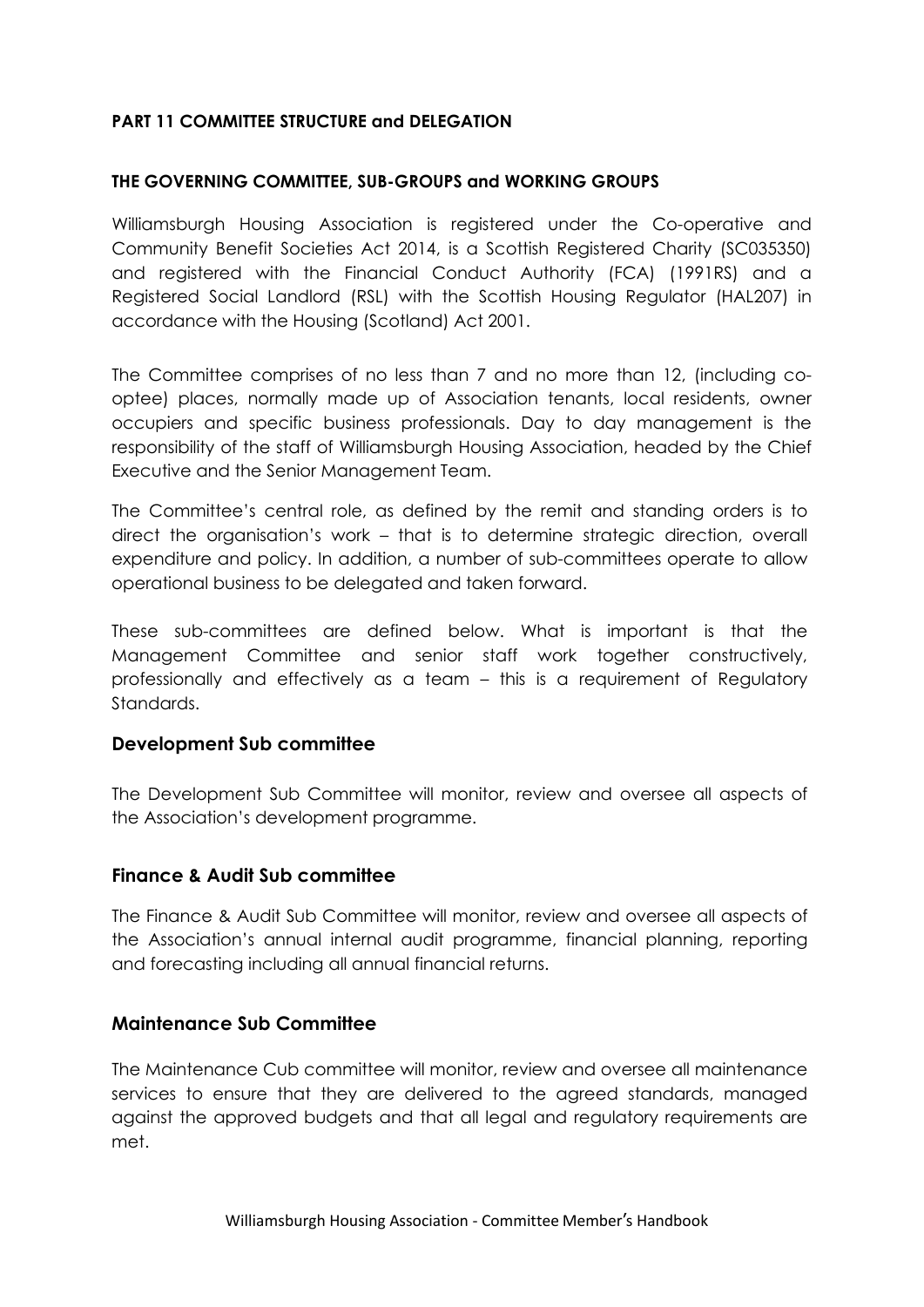# **Housing Management Sub Committee**

The Housing Management Subcommittee will monitor, review and oversee provision of all housing services to tenants and to ensure that they are delivered to the agreed standards, managed against the approved budgets and that all legal and regulatory requirements are met.

The purpose of the Sub-Committees is to oversee delegated responsibility for more detailed work while reporting ultimately recommendations to the full governing Committee for final approval.

## **Williamsburgh Property Services Ltd**

WPS Ltd oversees all aspects of the provision of factoring services to our owners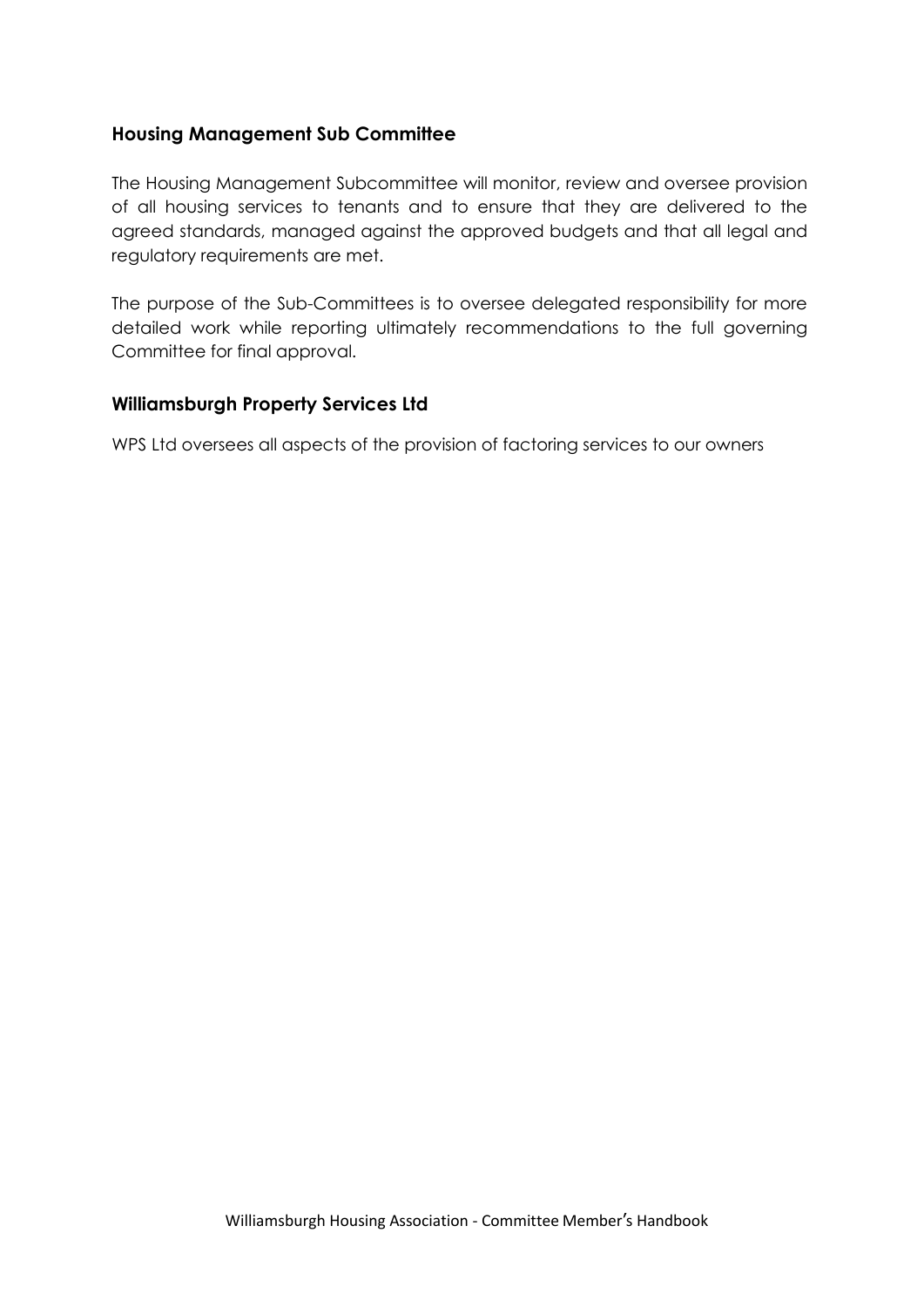# **Part 12 COMMITTEE RECRUITMENT, RETENTION AND SUCCESSION**

It is important that the Williamsburgh Housing Association regularly reviews the recruitment, retention and development of all Committee members.

Skills and experience are reviewed annually and plans set in place for the onward development of Committee members to reach their potential. Where this includes taking on Office Bearer positions, and conveners for sub-committees, all Committee members will be invited annually to take part in the succession of these key posts.

Recruitment of new members is vitally important and each year a Committee profile will provide details of under representation for highlighting to members at the AGM.

We will use the recently established FLAIR Academy to recruit and retain new Committee members – this Academy includes detailed matching and induction of interested individuals across the housing sector and locally to join one of our 6 Associations. 8 workshops are provided to provide an overview of key areas of Committee responsibility.

## **FUTURE STRATEGIC DIRECTION – options appraisal**

During 2019, the Committee worked with an external consultant to consider future succession planning of our Chief Executive post alongside the requirements to consider options for our future direction.

The Committee looked at a range of options and the Committee agreed that there were no significant drivers for us to consider any partnerships unless WHA remained the parent company and that the organisation should retain its independent status.

# **SUCCESSION PLANNING FOR MANAGEMENT COMMITTEE MEMBERS**

The Association has a succession planning policy in place.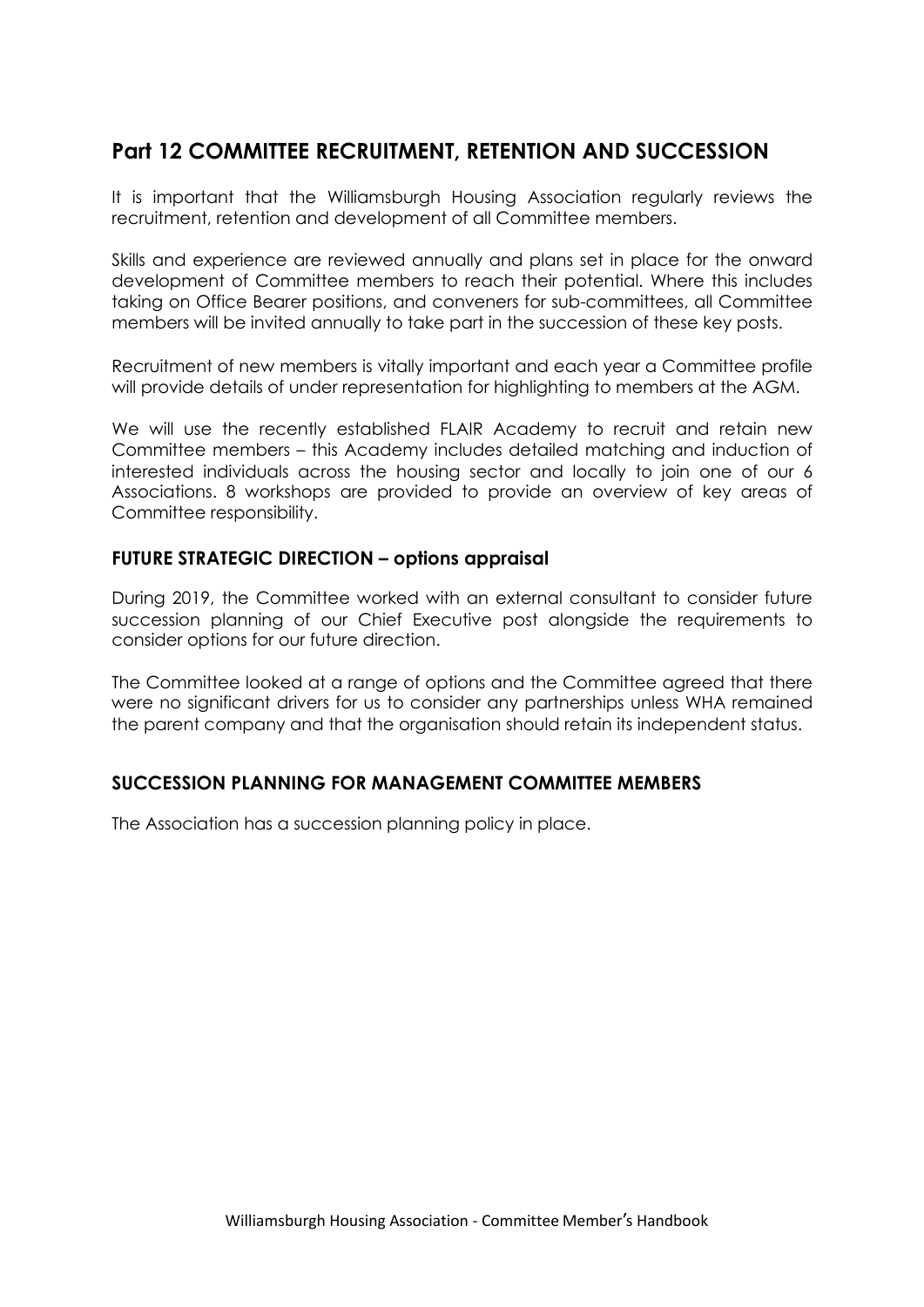# **PART 13 COMMITTEE MEMBER'S ANNUAL APPRAISAL PROCEDURE**

## **Introduction**

In advance of the appraisal, Committee Members should review the Committee Member's role profile and remits for Chairperson and Vice Chair.

Each Committee Member should be prepared to discuss their own contribution as well as how the Governing Committee has functioned and performed over the past 12 months.

Prior to the review meeting being arranged, Committee members will be required to complete a self -assessment questionnaire and this should be forwarded to the Chief Executive prior to the review meeting.

Committee members are also required to complete an Equal Opportunities Monitoring Form, Declaration of Interest and sign an Updated Code of Conduct.

## **Purpose of Appraisals**

Committee Member appraisals provide an opportunity to:

- Reflect on your contribution over the past year and provide feedback.
- Consider any challenges you may have had over the past year and how these may be resolved going forward.
- Discuss your future plans in terms of your membership of, and contribution to, the Committee including the 9-year Rule and nominations for Office Bearer positions.
- Identify any personal development, support or training needs you may have.
- Discuss any specific performance issues (e.g. poor attendance, conflicts of interest, code of conduct, etc).

#### **Themes for the coming year**

Each year, the appraisal process (including the form) will focus on specific themes which will be reviewed on an annual basis. This will be reflected in the appraisal paperwork, but will include:

- the skills of our current Committee Members, identifying gaps and specific training needs
- the role profile for Committee Members, updating it to align with the business plan
- succession planning for the Committee, including appointment of office bearer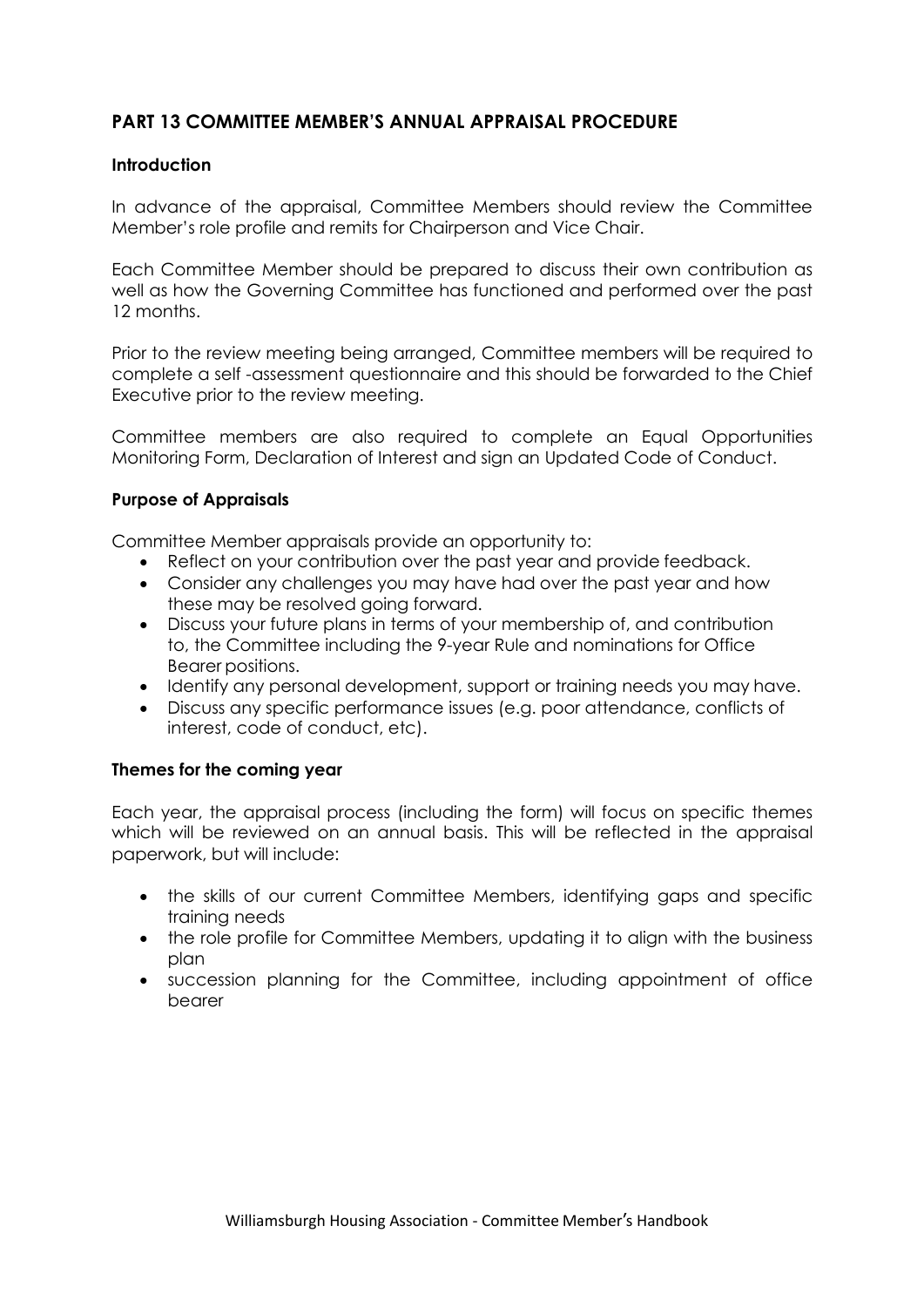#### **Structure of Individual Meetings**

The review meetings are designed to be a two-way conversation, rather than an interview. They will be led by the Chair or Vice Chair of the Committee and the Chief Executive will provide administrative support.

The focus of the individual meeting will be on the Committee Member's role as a member of the governing body, rather than the Committee as a whole. At least once every three years, a full review of Committee collective responsibility and decision making will also take place.

The Chair will ask some questions and will refer to the completed appraisal form during the conversation. It is therefore important that the form is completed and returned by the deadline.

Notes will be taken to identify each member's training requirements. When all the individual meetings have taken place, the outcomes will be pulled together in order that all the key issues can be identified and a training plan developed.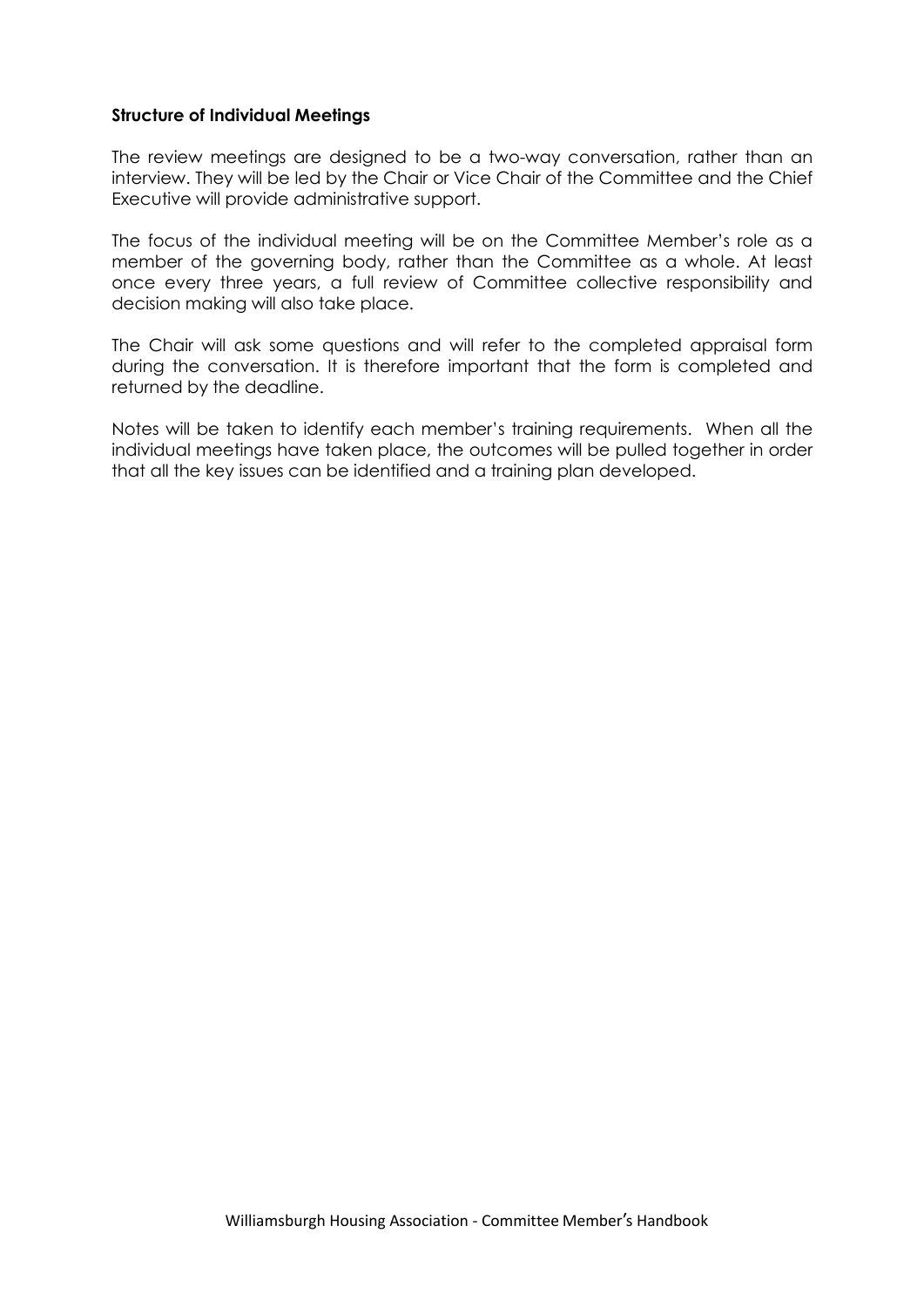## **PART 14 MANAGEMENT COMMITTEE'S REMIT, OFFICE BEARERS AND KEY POLICIES**

The full Management Committee has the collective responsibility for ensuring the success of Williamsburgh Housing Association and its compliance with all legal and regulatory obligations.

In practice, this means that the Management Committee will set the strategic direction for the business, scrutinise and monitor performance, and manage and mitigate risk.

This includes overseeing (at arms-length) the work of the subsidiary, Williamsburgh Property Services Ltd.

Williamsburgh Housing Association has a detailed approved remit for the conduct of Committee meetings. The following provides a summary of the duties of individual members in taking part.

#### **Summary Role and Duties of the Management Committee:**

#### **Governance**

1. Approve and review the governance structure

2. Establish a framework of delegation to Committee members and staff

3. When applicable, approve appointment (and if necessary removal) of governing Committee Members

4. Review Governing Committee performance, individual Committee

Member performance and arrangements for succession planning

5. To consider any matter referred to it by a General Meeting

6. Establish a framework for internal control and risk management

7. Appoint, and if required, remove Chief Executive and other senior

management, and approve remuneration for the Chief Executive

8. Account for its activities to shareholders at an AGM and call general meetings as required in accordance with the Rules.

#### **Statutory Duties**

1. Approve the annual performance report and year-end financial statements prior to publication

2. Approve regulatory returns prior to submission

3. Ensure affairs are conducted lawfully and in accordance with accepted standards of performance and propriety

4. Ensure that legal and regulatory obligations are met as a landlord, employer and steward of public funds

#### **Strategy**

1. To determine Williamsburgh HA's purpose, strategic objectives andvalues

- 2. Approve the strategic plan including the long term financialforecasts
- 3. Approve an organisational approach to performance management and reporting
- 4. Approve expansion of the business into new activities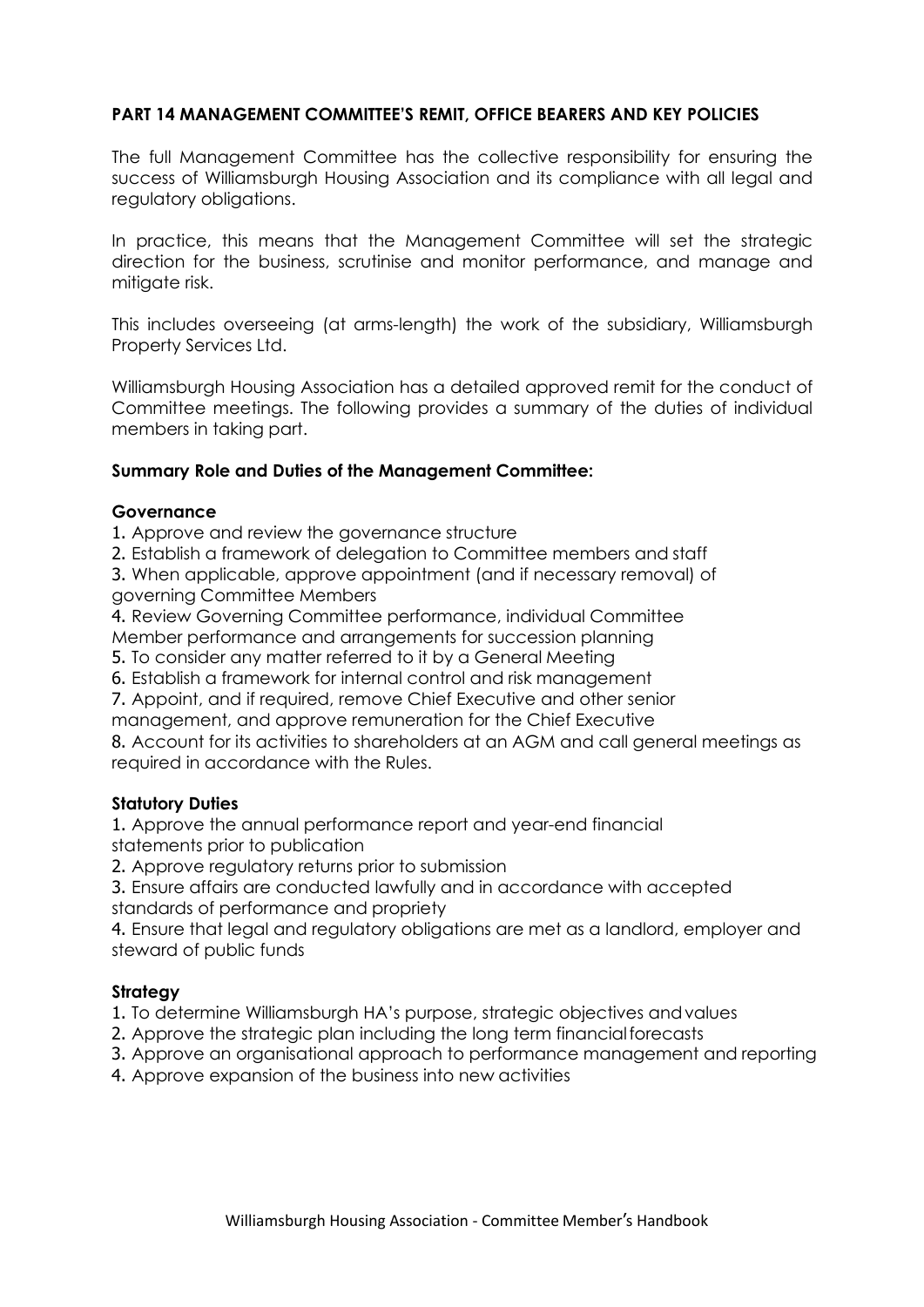#### **Operational**

1. Approve annual operating and capital budgets

2. Approve any significant changes to accounting policies or practices

3. Monitor and review performance in relation to approved plans and budgets

4. Make decisions on all matters that might create significant financial or other risk to the business

5. Ensure Williamsburgh HA maintains effective relationships with government, local authorities, regulatory bodies, other statutory bodies and partner organisations

## **OFFICE BEARERS/terms of office**

Chairperson: To be appointed Vice Chair: To be appointed Convenors of Sub Committees – suspended at present

## **GOVERNANCE/KEY POLICIES (Reference documents made available)**

Chairperson's Role Description Vice Chair's Role Description Secretary's Role Description Committee Member's Role Chief Executive Job Description Committee Member's Code of Conduct "Working together" Code of Conduct Letter of Appointment Committee Member details Declaration of Interests Form Anti-Bribery Policy Committee Member's Expenses Policy Committee Membership Policy Disclosure of Interests Policy Entitlements, Payments & Benefits Gifts & Hospitality Policy Fraud Policy Whistleblowing Policy Rules Standing Orders Remit of Management & Sub Committees Scheme of Delegation

## **Other Key documents:**

Business Plan 5 Year Financial plans SHR ARC Return Annual Budget Annual Report on Charter 30- year Financial Plan SHR's annual Landlord Report, SHR's annual Engagement Plan

Williamsburgh Housing Association - Committee Member's Handbook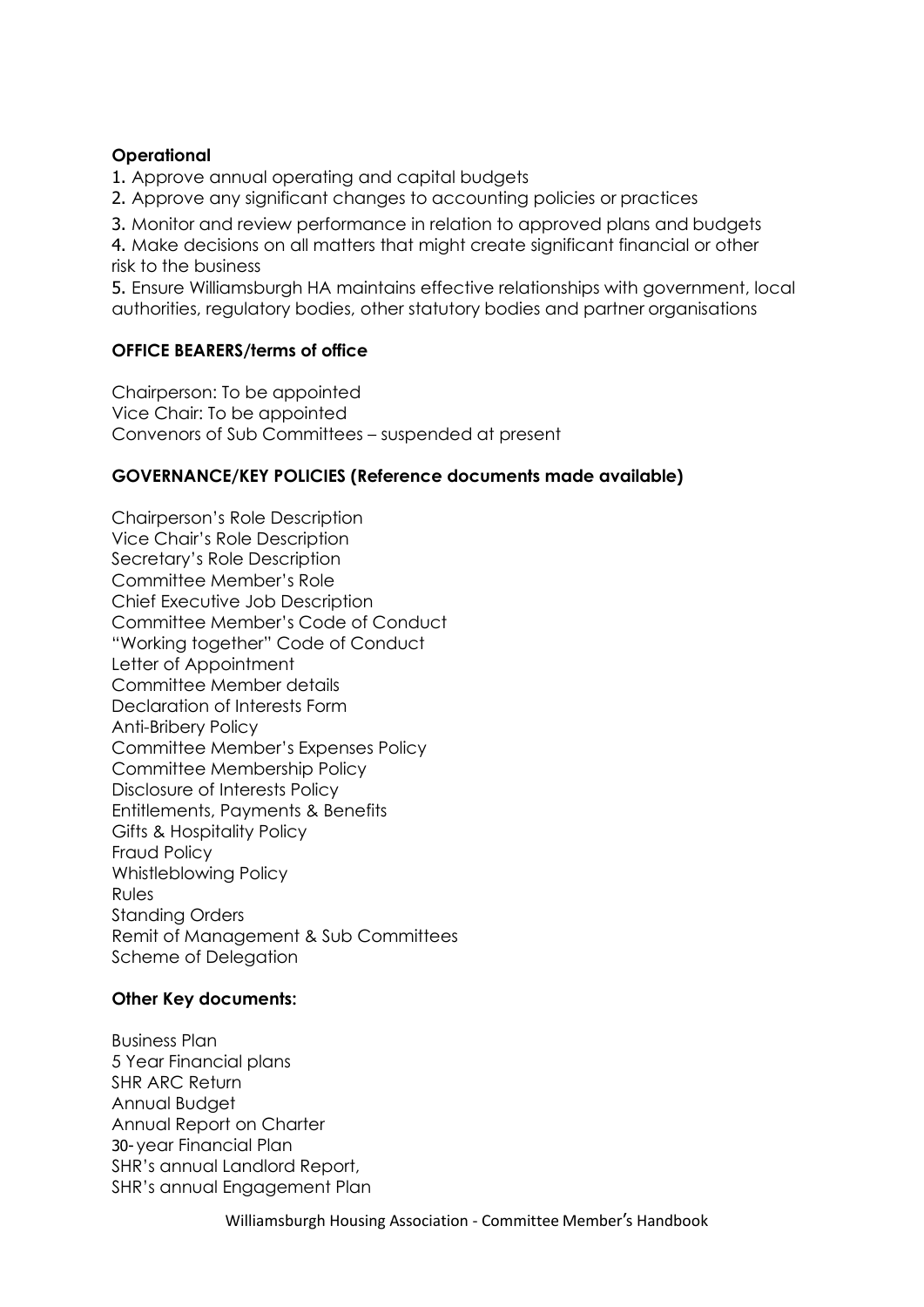Williamsburgh Housing Association - Committee Member's Handbook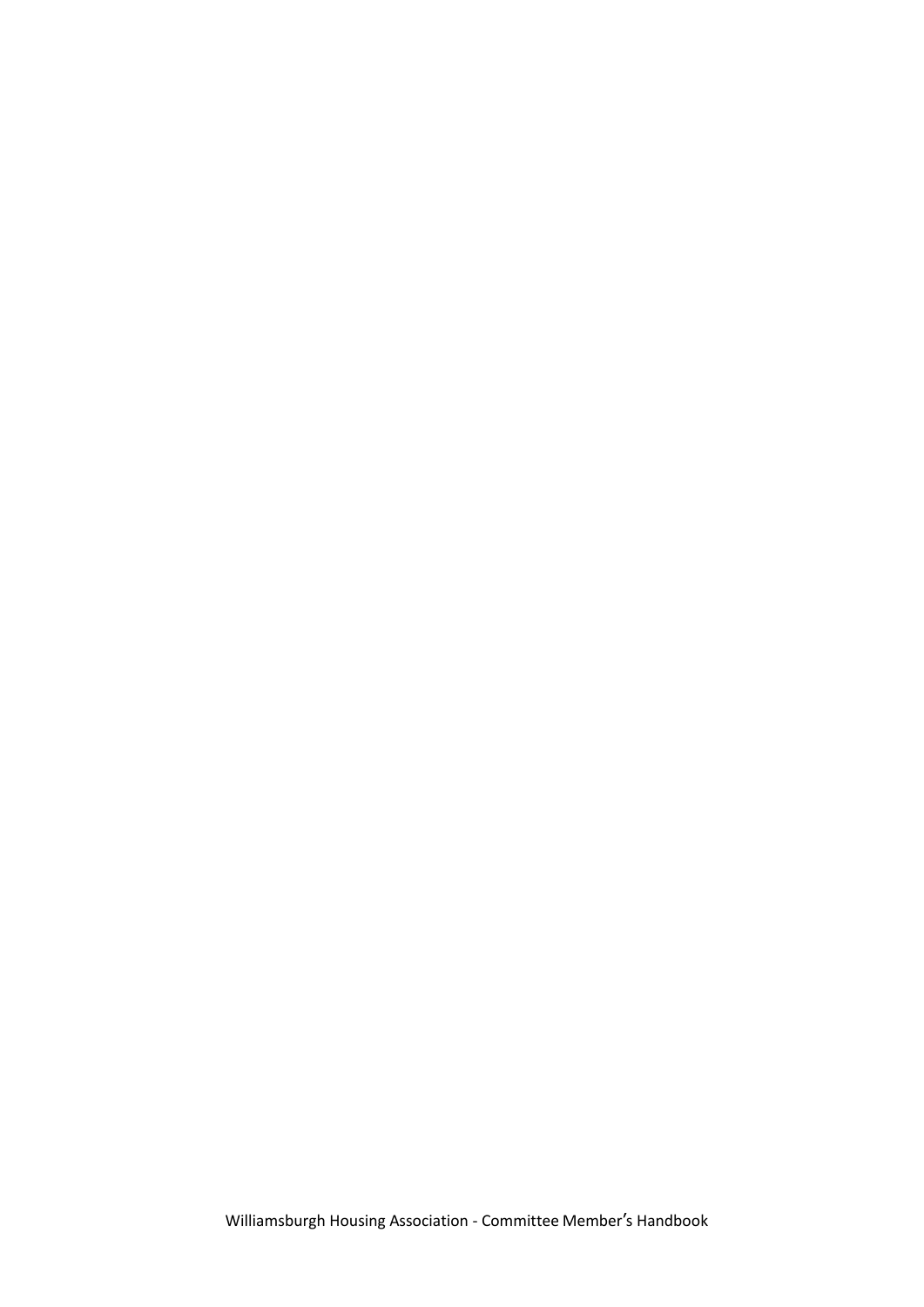**Freedom of Information –** this came into force from 11<sup>th</sup> November 2019 for all Registered Social Landlords like Williamsburgh Housing Association and our subsidiary, however, the provision of services for factoring of owner occupied properties is not covered by the FOI legislation.

We have made a lot of information already public on our website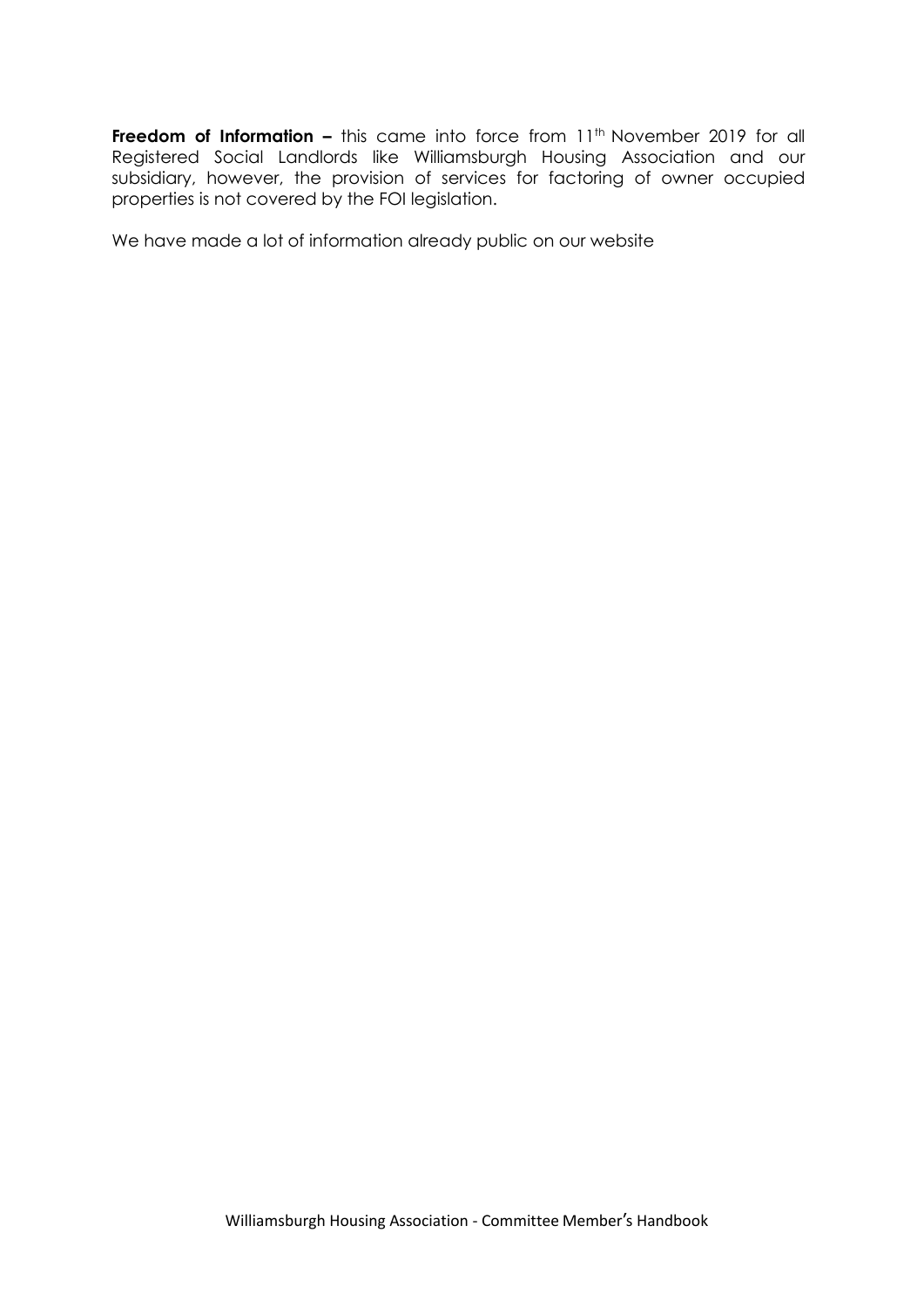# **PART 15 SENIOR MANAGEMENT TEAM – TERMS OF REFERENCE**

## **INTRODUCTION**

The purpose of this section is to set out the Terms of Reference for the Senior Management Team, (SMT) within Williamsburgh Housing Association Ltd.

The SMT is the executive decision-making body within the Association. It is responsible for:

- Supporting the Committee to carry out its strategic role
- Providing leadership and direction for the work of the Association
- Taking ownership and responsibility for the Association as a business and charity
- Ensuring delivery of the objectives set out in the Business Plan
- Developing the Business Plan (in conjunction with the Committee) and
- Implementing the vision, mission and values of the organisation

#### **MEMBERSHIP**

.

The SMT consists of:

- Chief Executive, Joe McBride (left 5/11/21)
- Finance & IT Manager, Lynne Ramsay
- Housing Manager, Lesley Ferrie
- Maintenance Manager, Owen McMillan
- Development Manager, Graham Scott

The Chief Executive is accountable to the governing Committee and the departmental Directors to the Chief Executive. The SMT meetings remain constant and in the event that a member cannot attend, they should where practical, provide a briefing note to support their views on any new issue on the agenda and before this is presented to the governing Committee for approval or taking forward. The Chief Executive may ask other staff to participate as appropriate and where they have a specific input into the agenda items or where the SMT would like a presentation on a specific issue.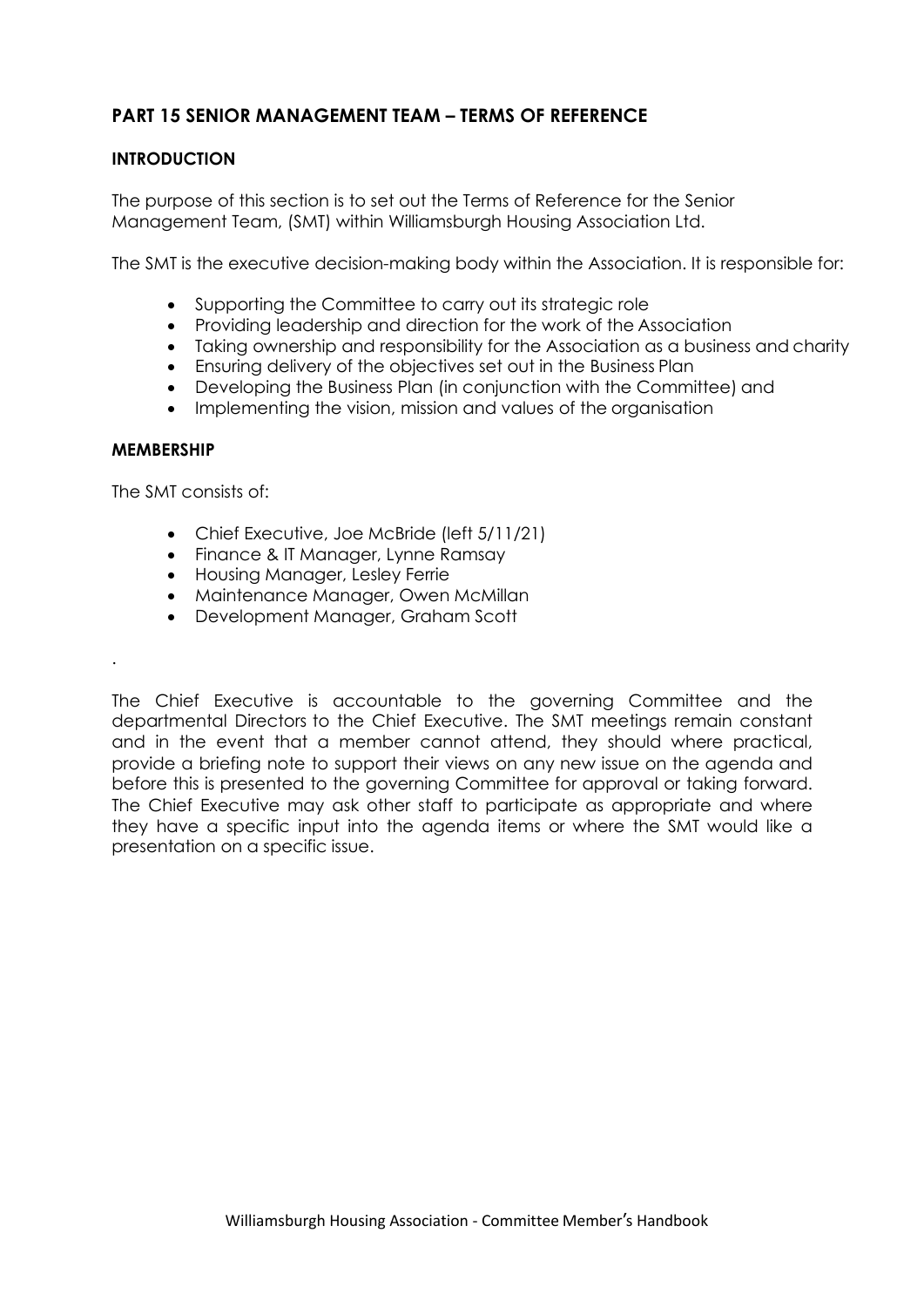## **PRINCIPLES OF WORKING**

The following principles will underpin the work and meetings of the SMT:

- Leading by example, displaying Williamsburgh's values in their work and meetings.
- Determining clear collective and individual priorities (after the SMT/Committee review days)
- Team working maximising each other's strengths, demonstrating strong corporate business commitment and trust.
- Communicating regularly with one another out with SMT meetings and keeping each other informed of matters or issues as they arise.
- Sharing information from the SMT meetings with the wider organisation as appropriate.
- Respecting confidentiality when required
- Providing papers and presentations for the meeting timeously.
- Building strong relationships with the Committee, partner organisations (such as FLAIR) and the wider social housing community
- Considering issues and decisions to be presented to the Committee for approval, as appropriate.
- Preparing the Business Plan and reviewing performance against objectives
- Monitoring, analysing and reviewing budget spend against actual performance, benchmarking and a commitment to continuous improvement
- Implementing and reviewing the Association's Risk Management Strategy

#### **MEETINGS**

The SMT will normally meet once a week. SMT meetings will normally take place on a Tuesday morning.

Members of the Senior Management Team will behave at meetings of the SMT in a way which demonstrate the Association's values and respect for each other.

Specifically memberswill:

- Be open, frank, and honest
- Stick to the point and be relevant
- Let everyone have their say don't hog the meeting
- Not prejudge think openly
- Be positive/constructive
- Not get bogged down with detail
- Take responsibility for your own department
- constructively ask questions of other departments and particularly for financial matters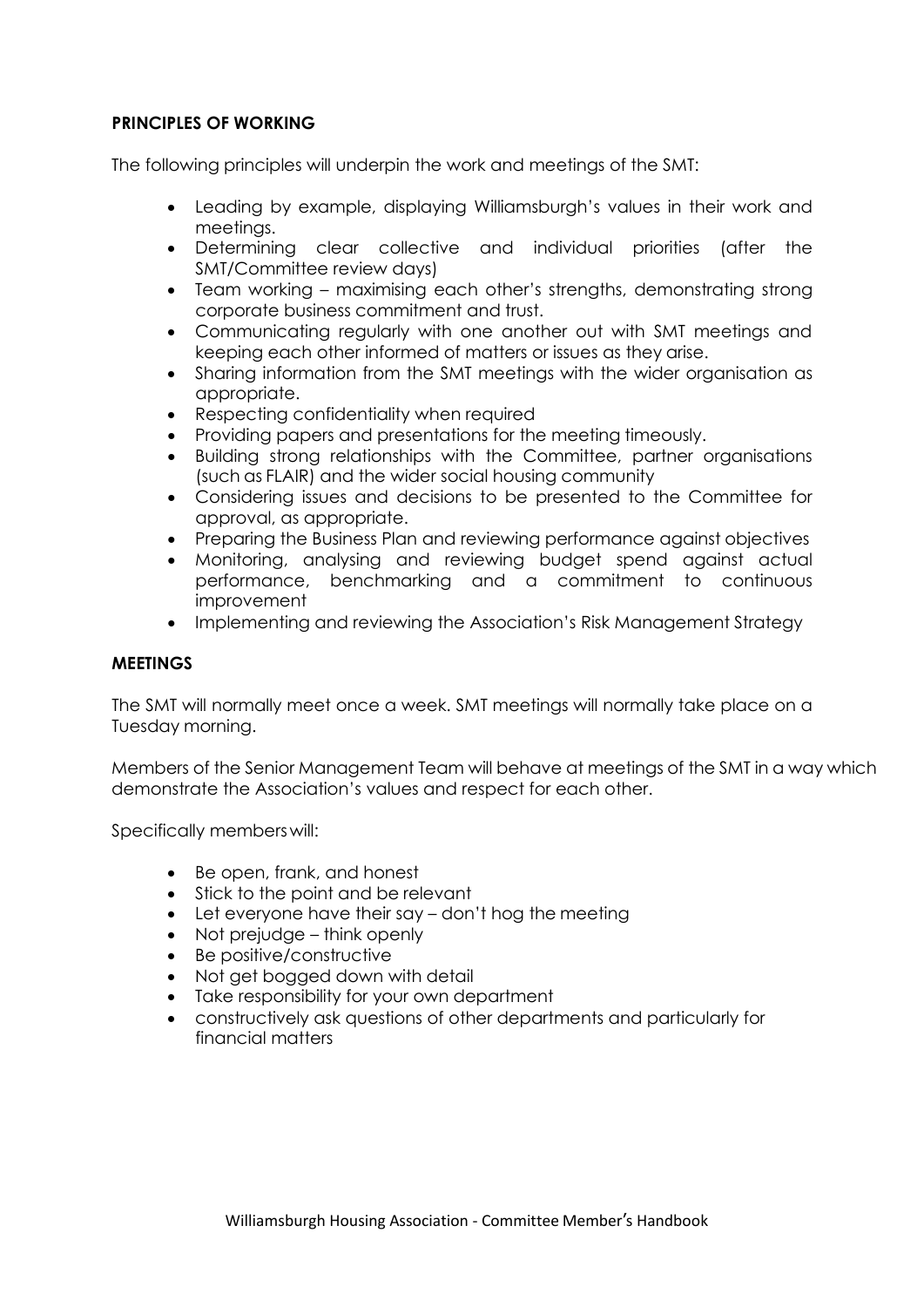## **PART 16 Glossary**

The glossary below provides a definition of key words relevant to the governance and finance of the organisation.

**Accountability** - This is a crucial aspect of all voluntary organisations. In general, those involved in the management of such an organisation are accountable to funders, members, customers, staff and other volunteers. Staff are accountable to the Governing Committee.

**Annual General Meeting** Provides members of a group and the general public with the opportunity to hear about activities of the organisation over the previous year and allows plans to be made for the forthcoming year.

**Annual report** a review of the organisation's activities over a one-year period plus a financial report.

**AOCB A**ny other competent business: allows Committee Members to inform other members of developments, events not included in the agenda.

**Bad Debts** Money due to us which is not recoverable and written off to the income and expenditure account.

**Component Accounting** Property depreciation is charged over the useful life of each component.

**Constitution** A legal document which sets out the rules of the organisation.

**Co-opted member** a person who is not a shareholder invited on to the Governing Committee.

**Conflict of Interest** All members of the Governing Committee need to declare any interests that may conflict with priorities and activities of the business.

**Corporation Tax** paid to HMRC. A percentage on amount of interest earned.

**Covenant** Interest operating surplus and add back property depreciation/Annual capital and interest paid on loans in the year.

**Consumer Price Index** Consumer Price index (CPI). Used to calculate the increase in pensions. Is generally lower than RPI.

**Creditors** Money we owe to others but have not paid yet.

**Current Assets** Cash, investments and debtors.

**Debtors** Money owed to us but not yet paid.

**Depreciation** - is the reduction in value of any asset.

**Existing Use** - undertaken to assess amount of private finance that may be raised if required. Based on costs and income.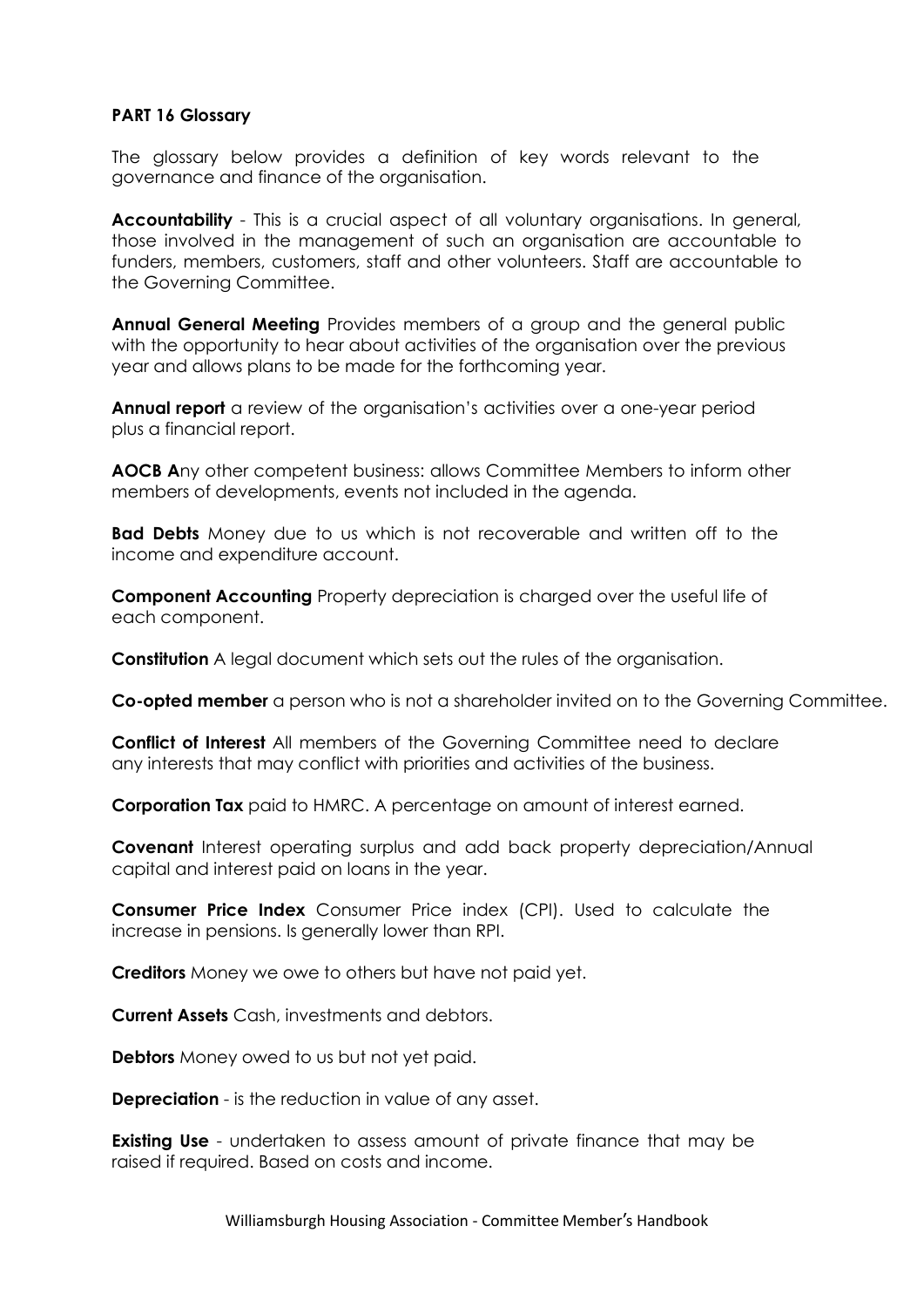**Fixed Assets** - housing properties.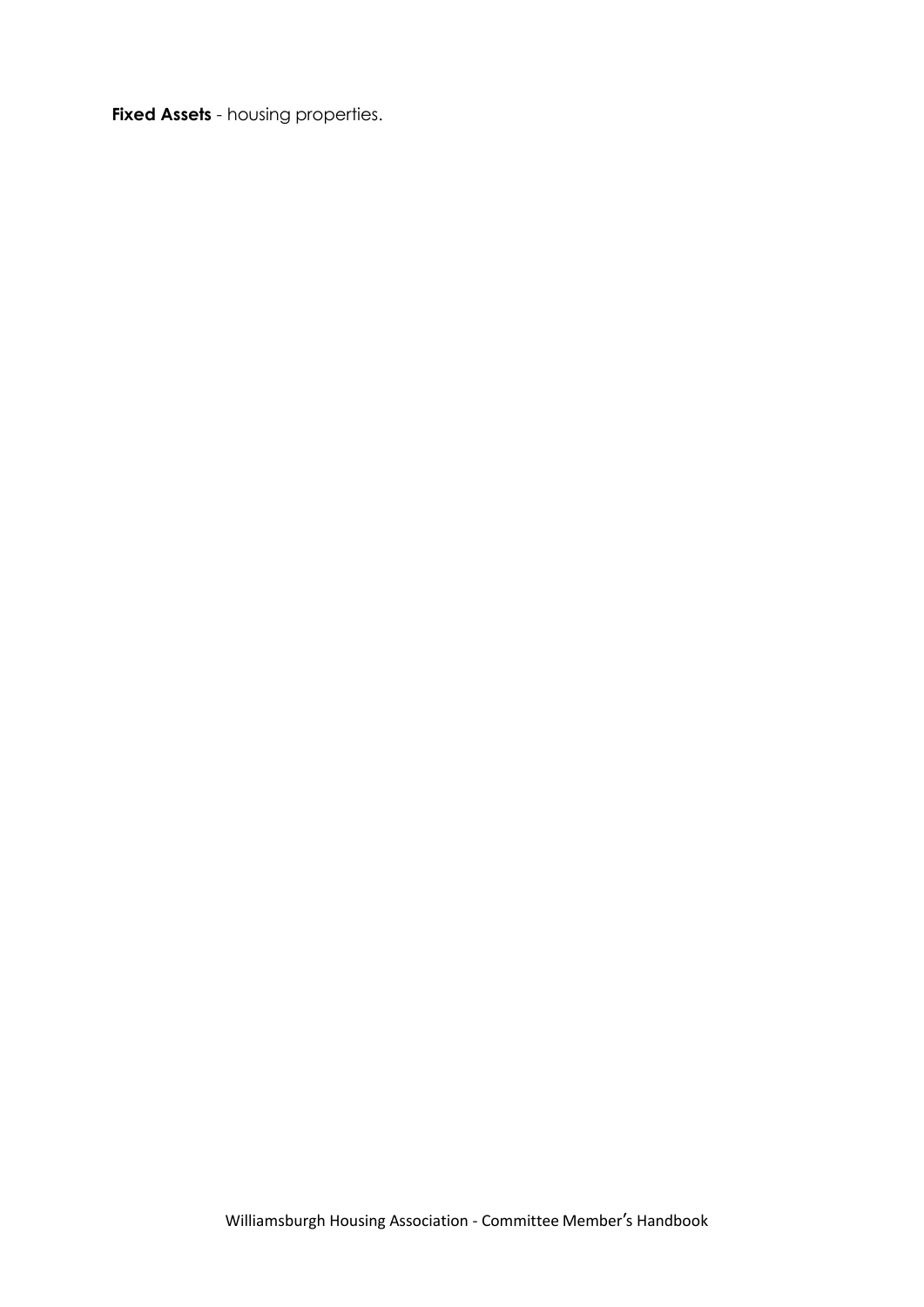**Gearing** - loans as a percentage of fixed/loans assets.

**Gross Rental Income** - total rent receivable.

**HAG** Housing Association Grant – received towards cost of providing Social Rented Housing.

**Headroom** - based on the results in the income and expenditure account, the costs could increase by/or income reduce by, before the interest cover covenant would be breached.

**HMRC** - Her Majesty's Revenue and Customs. (AGM) Cover Valuations (EUV)

**Interest Paid on Loans** - interest charged for the year on outstanding loans.

**KPI's - Key performance indicators**. Used as a measure of efficiency/effectiveness/control.

**Liquidity** - capital available for investment and spending.

**Loans Outstanding** - amount still due to funders at Balance sheet date.

**Major/Cyclical provision** - set aside amount to cover the costs associated with future major/cyclical repairs.

**Major Repairs** - money spent on maintaining our property values, added to fixed assets in the Balance sheet.

**Governing Committee** - governing body of voluntary organisations and is responsible for directing the business. Usually composed of members who are elected at an organisations AGM.

**Matter Arising** - purpose of "matters arising" from a previous meeting is to update members on the developments of agenda items since the last meeting.

**Net Rent Receivable** - total rent receivable less voids.

**Operating Costs** - all costs excluding interest earned and the interest/capital paid on loans.

**Operating Surplus** - turnover less total operation costs.

**Other Fixed Assets** - Office, furniture and equipment.

**Present and apologies** - a record of who did and did not attend the meeting. If a person cannot attend a meeting, their apologies should be submitted in advance.

**Provision for Bad Debts** - amount set aside to cover future bad debts.

Williamsburgh Housing Association - Committee Member's Handbook